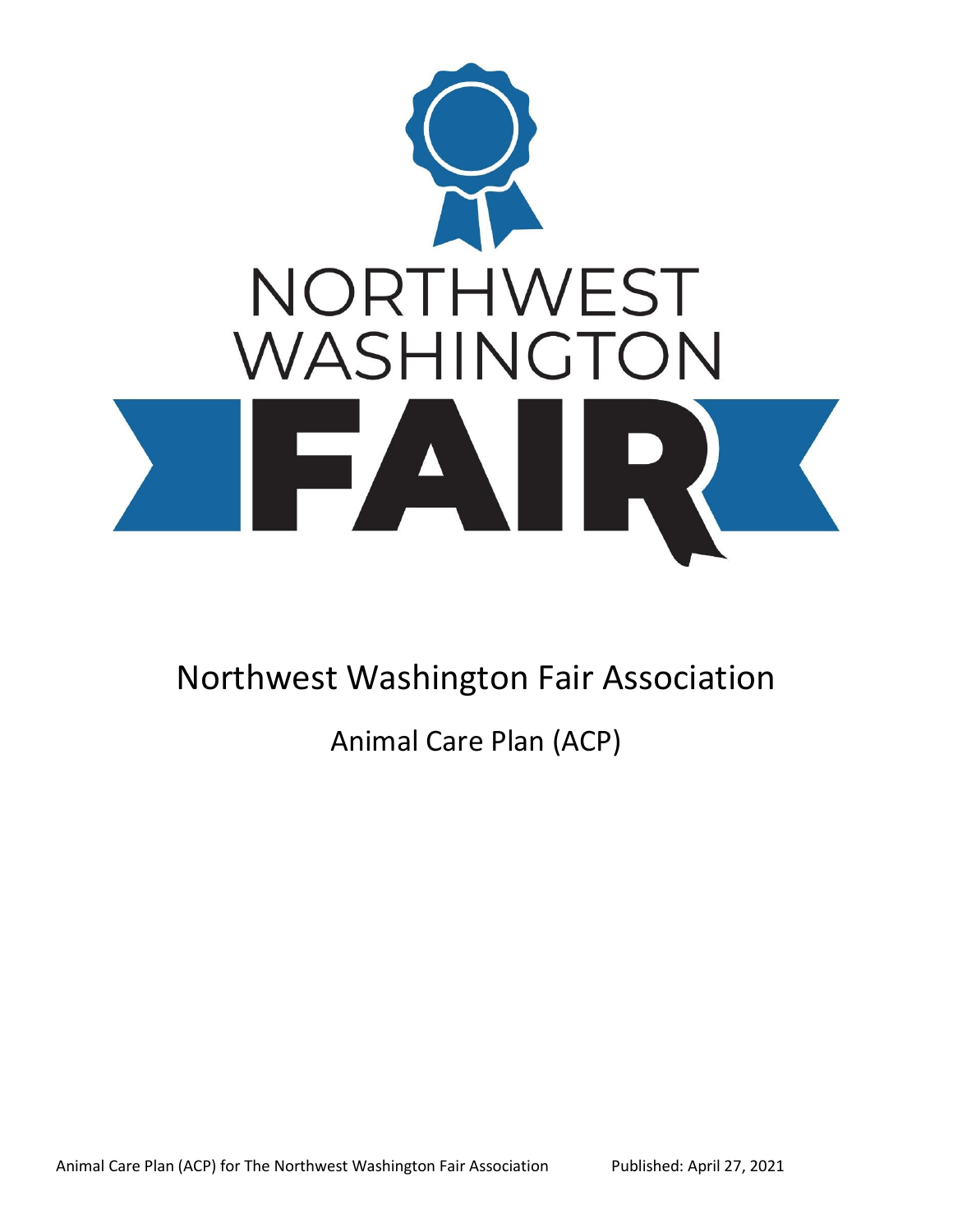## **Table of Contents**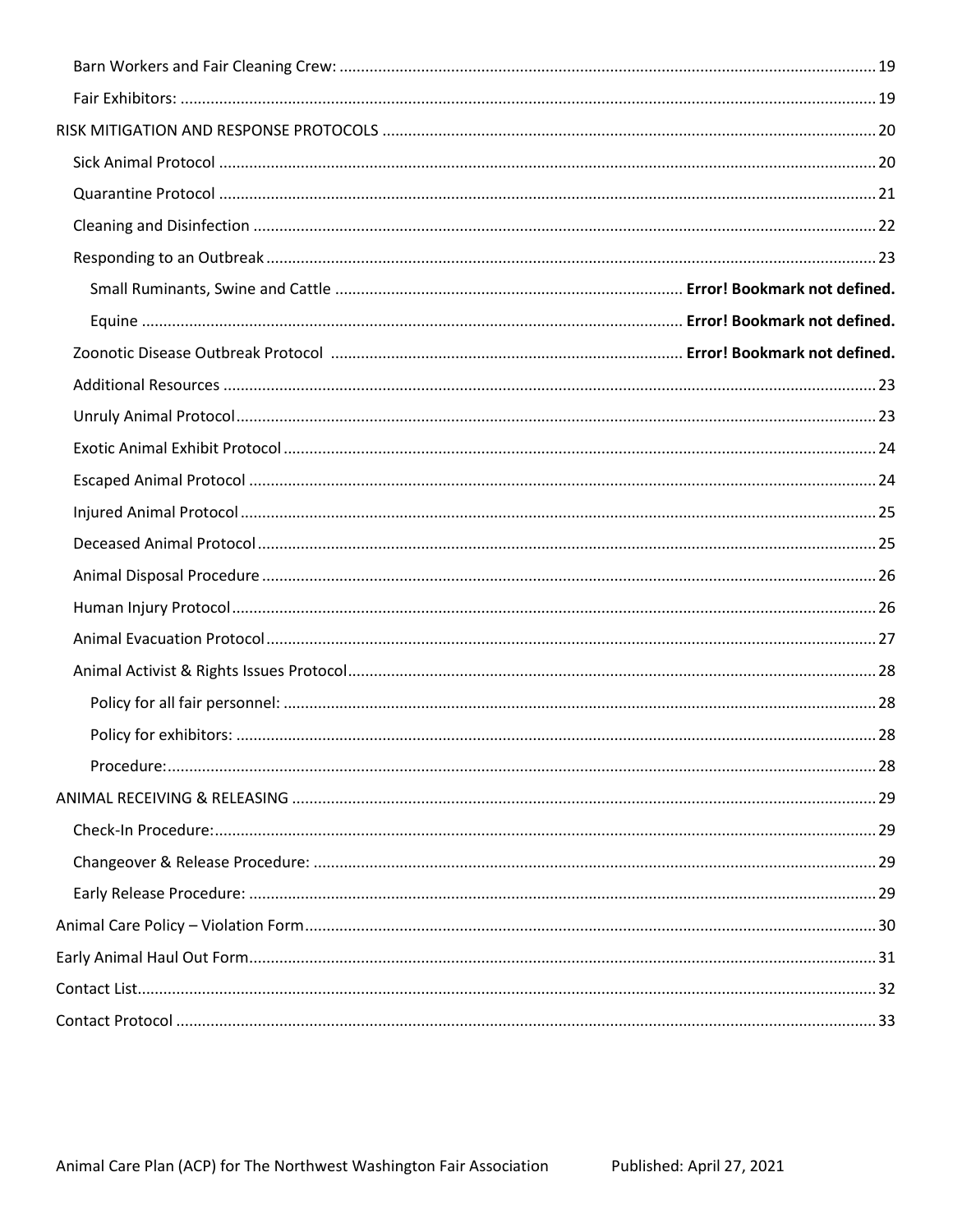## <span id="page-3-0"></span>MISSION STATEMENT

The Northwest Washington Fair Association is a 501(c)(3) non-profit organization.

The Mission of the Northwest Washington Fair is to provide:

- education regarding agriculture past, present, and future
- experiences with positive competition
- **•** enjoyment of wholesome entertainment, social interactions and lasting memories

Our five core values are:

- **Youth**
- **Community**
- **Agriculture**
- **Education**
- **Entertainment**

The Northwest Washington Fair Association will organize an annual Fair that will promote an appreciation for our agricultural heritage, provide education about the role agriculture plays in life today while providing youth with a handson experience. The annual fair will be a social gathering place where family values will be honored, and individuals of all ages will be entertained. The mission of the association will further be accomplished by generating revenue via rental of the facilities during the off-season, developing promotional activities to encourage off-season usage, and promoting agriculture as a way of life.

The Northwest Washington Fair Association is an organization in which the staff, Board of Directors, association members, volunteers, contributors, and Whatcom County citizens all have a sense of ownership and pride.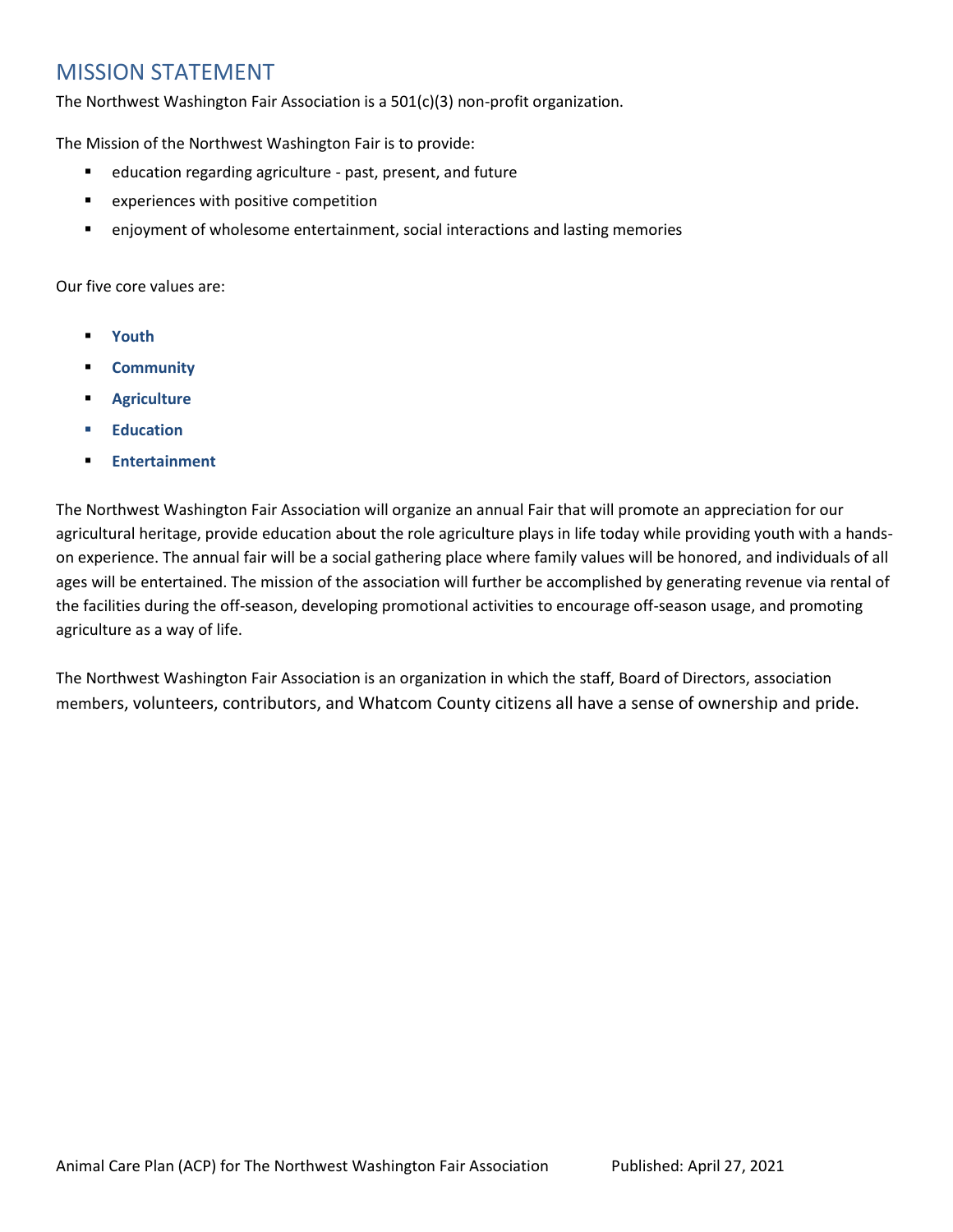## <span id="page-4-0"></span>COMMITMENT TO AGRICULTURE & EDUCATION POLICY

The role of the fair charted by the State of Washington to educate the public about all aspects of agriculture to be taken seriously. The Northwest Washington Fair Association understands the importance to present farm animals to urban residents who are disconnected from agriculture. The Northwest Washington Fair is the main event to provide the only opportunity most visitors will ever have the personal experience cattle, horses, swine, sheep, goats, rabbits, poultry, and all other farm animals. All animal exhibits and displays within the fair give the fair go-ers an appreciation of many species, both domestic and exotic.

## <span id="page-4-1"></span>LIVESTOCK HEALTH REQUIREMENTS POLICY

The Northwest Washington Fair is in compliance with all existing federal and state statutes concerning animals that are included in the Washington State Department of Agriculture's Livestock Health Requirements & Recommendations for exhibitions. All animals entering the grounds for display or competition must meet all Washington State and Northwest Washington Fair Health Requirements. It also adheres to the strict and exhaustive Code of Ethics of the International Association of Fairs and Expositions (IAFE).

| Dr. Brian Joseph | State Veterinarian           | $(360)$ 902-1881 | bjoseph@agr.wa.gov |
|------------------|------------------------------|------------------|--------------------|
| Dr. Amber Itle   | Assistant State Veterinarian | $(360)$ 961-4129 | aitle@agr.wa.gov   |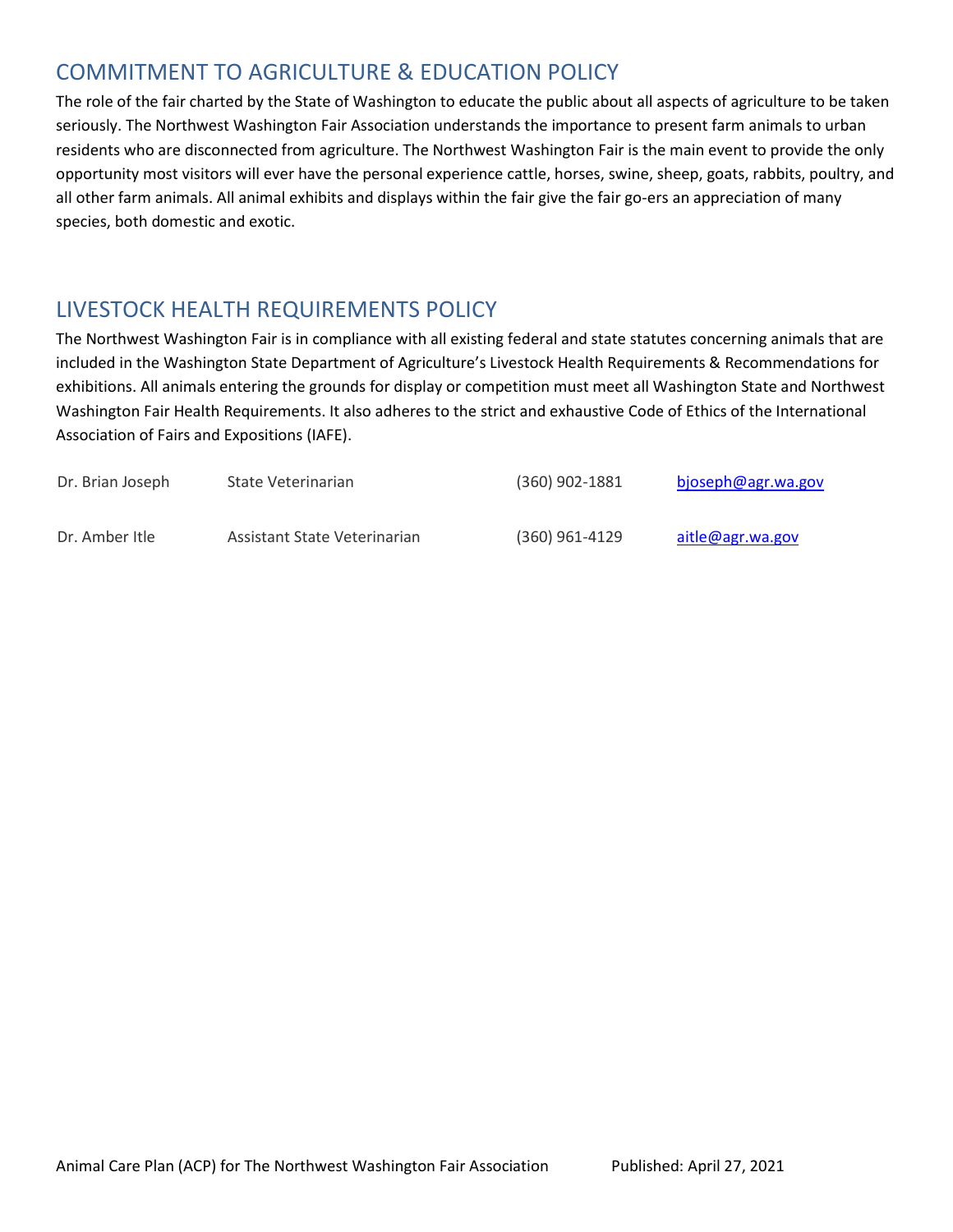#### *PLEASE READ CAREFULLY:*

<span id="page-5-0"></span>*Enclosed are the mandatory import and livestock inspection requirements and recommended animal health inspection regulations for entry to Washington fairs. Because individual fairs may apply more stringent regulations, exhibitors should contact fair management well in advance of an event for details regarding deadlines, required paperwork, fees, rules, and so on. Thank you for doing your part to safeguard the health of Washington State poultry and livestock by distributing the enclosed documents to the appropriate superintendents.*

#### <span id="page-5-1"></span>Entry Permits

Entry permits are required for all out-of-state cattle, swine, and rams over six months old. To obtain a permit number, call 360-902-1878 between 8 AM and 5 PM Monday through Friday. After hours and weekends, call 800-942-1035 or <http://fortress/agr/gov/apps/EntryPermits/>

#### <span id="page-5-2"></span>Special Sales

An application for a special livestock sale may be obtained by calling the Livestock Identification Program at 360-902- 1855. A copy of the application is enclosed or<https://agr.wa.gov/FoodAnimal/Livestock/docs/SpecialSaleApplication.pdf>

Special sales permits are due 15 days before the sale to be considered for approval.

#### <span id="page-5-3"></span>Brand Inspection Requirements

All cattle must be inspected for brands or other proof of ownership for any action creating a change of ownership. If a brand inspection is needed, it must be done prior to sale.

A Certificate of Permit ("haul slip") needs to be filled out completely by the consigner prior to transporting and consigning animals to a sale. You can purchase Certificate of Permits by calling 360-902-1855. Books of 25 permits are \$5.00

Proper proof of ownership documents must accompany cattle being consigned to a sale at the time of inspection. If proof of ownership is not satisfied, proceeds of the animal's sale will be held until proper ownership documentation is presented.

Accepted Proof of Ownership documents for youth terminal sales:

- An official livestock inspection certificate issued by WSDA.
- An official inspection certificate issued by another state or province that maintains a livestock inspection program.
- Bill of Sale and Affidavit of Sale. For copies of Affidavits of Sale, contact your local brand inspector.

If you have any questions, contact the Livestock Inspection Program at 360-902-1855.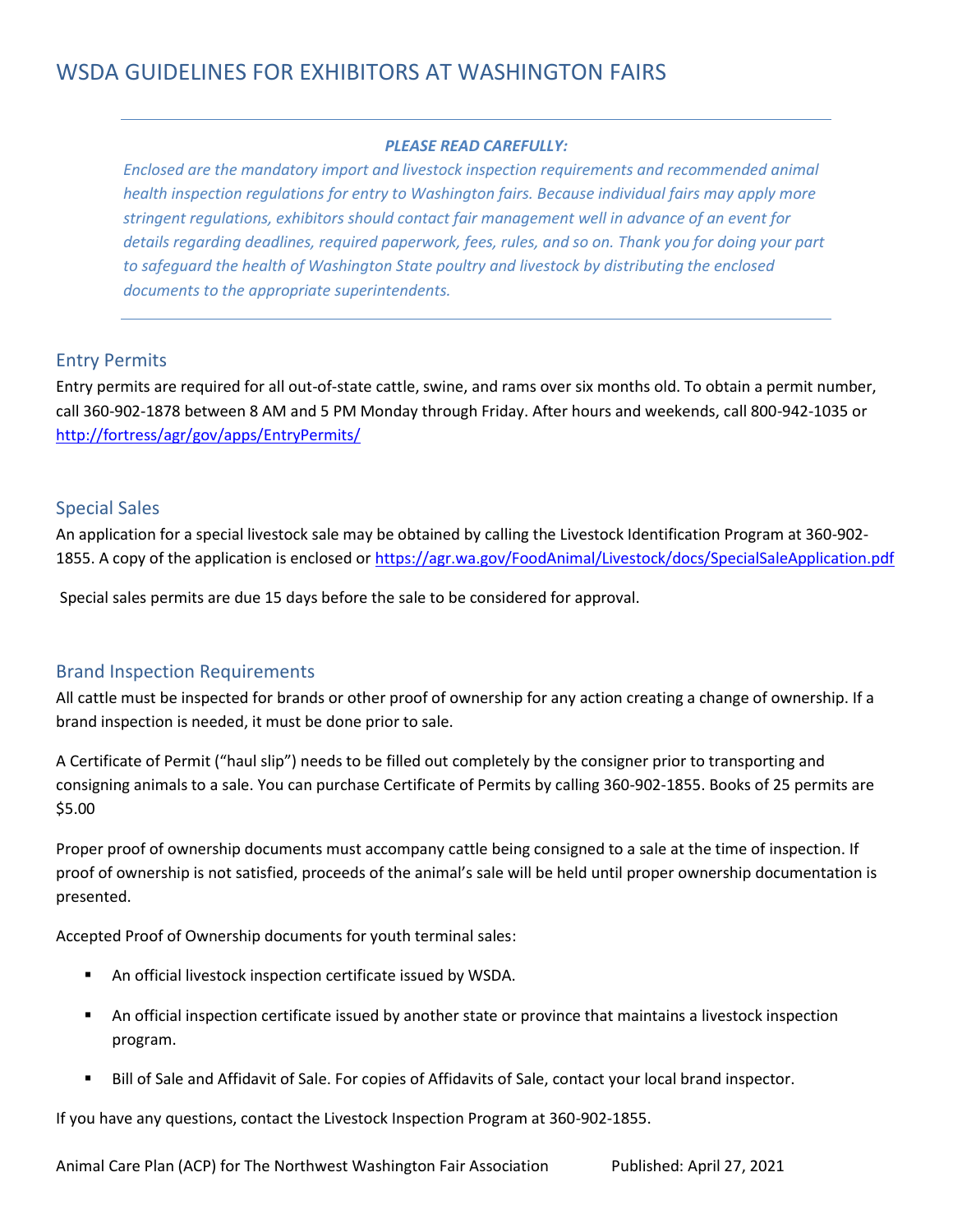#### <span id="page-6-0"></span>Animal Health and Certificate of Veterinary Inspections

#### <span id="page-6-1"></span>In-state requirements

- NOT required to have an individual Certificate of Veterinary Inspections (CVIs) for entry into a fair. If a fair requires a CVI on in-state animals, a private veterinarian can issue one per group or individual.
- In-State Poultry Exhibitor Requirements
- All chickens, exotic fowl, and game birds must test negative for Pullorum-Typhoid within 90 days prior to exhibition. Waterfowl, doves, and pigeons are exempt from this rule. Exhibitors are exempt from this rule if they are members of NPIP.
	- $\circ$  If you have any poultry-related exhibition questions, please contact the Washington State Avian Health program at 360-725-5494 or avhealth@agr.wa.gov. Out of State Animal Entries must comply with Washington State import regulations. No exemptions are allowed unless exempt in WSDA rules.
- CVIs are required for out-of-state animals. See Mandatory Import Requirements Section.

#### <span id="page-6-2"></span>Fair Veterinarian

- Each fair should have an official fair veterinarian in attendance.
- The fair veterinarian's professional decision regarding the health status of an animal must be considered final and upheld by the fair board.
- Fair veterinarians must check out-of-state exhibitors for proper import documents and required testing and deny entry to those not in compliance.
- Fair veterinarians should make recommendations to exhibitors for vaccinations.
- WSDA strongly recommends cattle be vaccinated in the current show year against respiratory diseases with a booster administered one month before an exhibition.
- Fair veterinarians should inspect all classes of livestock and poultry (including but not limited to cattle, sheep, swine, horses, pet animals, rabbits, fur-bearing animals, pigeons, ducks, geese, turkeys, etc.) before exhibition to verify they show no signs of contagious or infectious diseases or external parasites.
- Fair veterinarians should reject any animal with infectious or contagious diseases or external parasites. (i.e., ringworm, warts, pinkeye, strangles, contagious ecthyma, foot rot, pneumonia, caseous lymphadenitis, atrophic rhinitis, scabies, lice, mites, ticks)
- Animals exhibiting signs of disease during a fair should be rejected by the fair veterinarian and removed from the exhibit area.

#### <span id="page-6-3"></span>Biosecurity Recommendations

Biosecurity Recommendations for before, during and after the fair and by species documents are included in this packet. Please review applicable species for specific recommendations. WSDA resources: Fairs and Exhibitions | Washington [State Department of Agriculture](https://agr.wa.gov/departments/animals-livestock-and-pets/animal-health/fairs-and-exhibitions)

Animal Care Plan (ACP) for The Northwest Washington Fair Association Published: April 27, 2021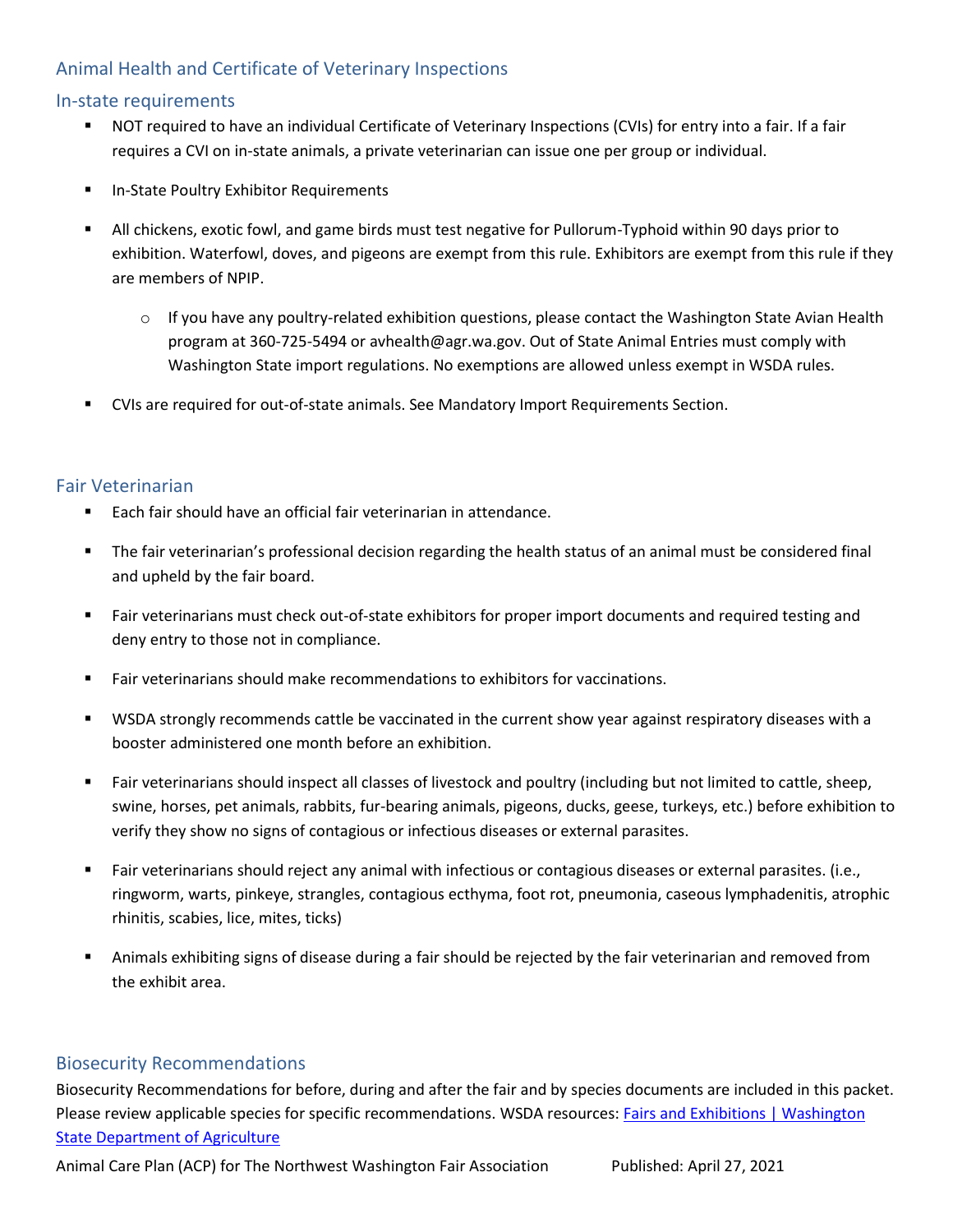#### <span id="page-7-0"></span>Fair Premium Books

Fair Premium books must list any additional required tests or vaccinations required by the fair in addition to state requirements.

#### <span id="page-7-1"></span>Zoonotic Diseases

- Work with your local health jurisdiction to secure protocols and implement best practices for public health.
- E. coli 0157H7, Salmonella, Swine influenza, ringworm, orf, and other infectious diseases can be transmitted by contact with animals.
- Children, seniors, pregnant women, and immune-compromised persons are particularly susceptible.
- Hand washing facilities should be available wherever human-animal or animal waste contact is possible; signage directing the public to those facilities needs to be visible.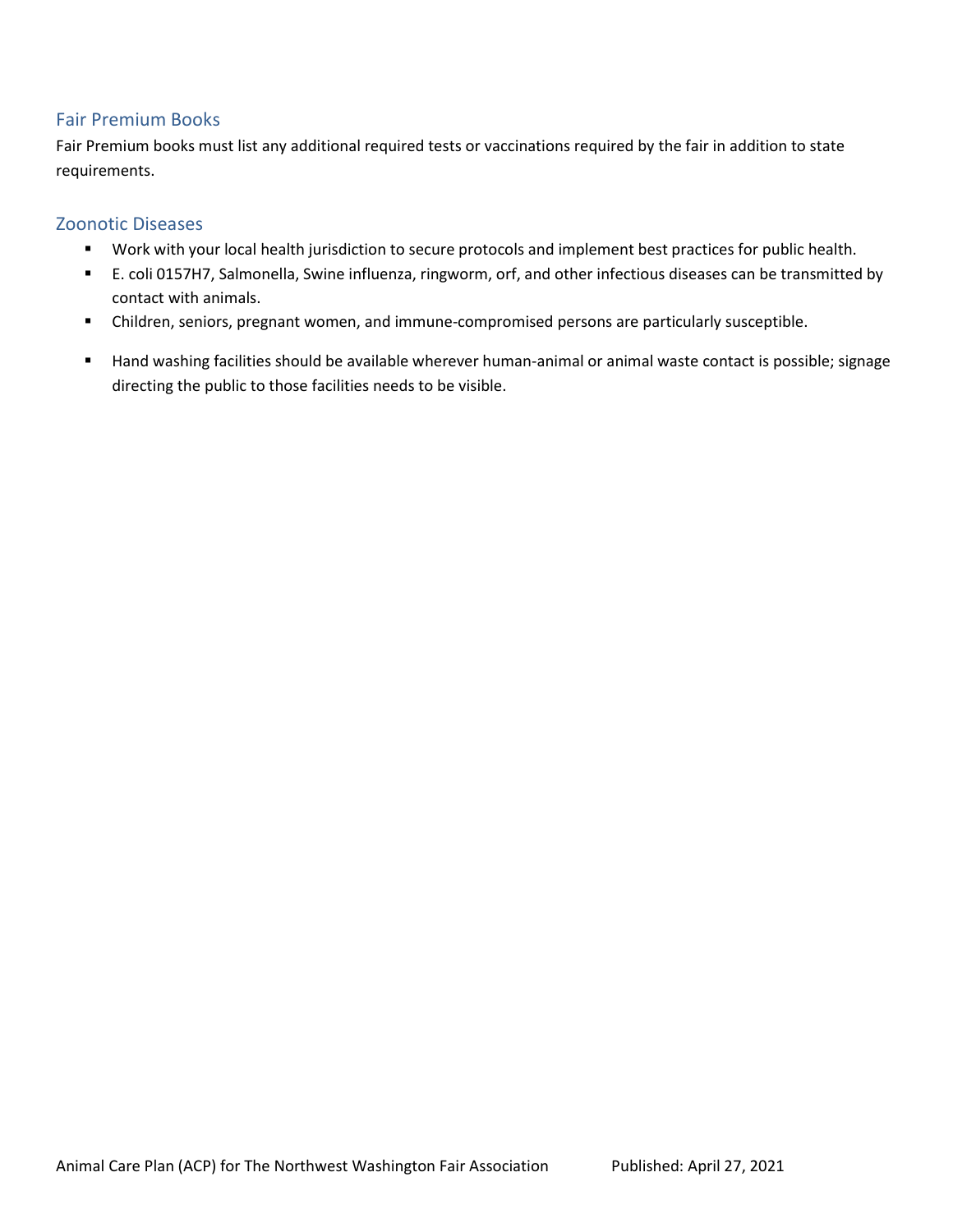## <span id="page-8-0"></span>MANDATORY IMPORT REQUIREMENTS

*(Requirements provided by the State of Washington Department of Agriculture)*

#### <span id="page-8-1"></span>Out-of-State Cattle

**Refer to [www.interstatelivstock.com](http://www.interstatelivstock.com/) for a quick reference for all interstate movement requirements.** 

#### **ALL CATTLE are required to have:**

- **A CVI within 30 days (about 4 and a half weeks) prior to entry containing:**
- A list of official individual identification on all dairy cattle of any age and beef cattle over 18 months (about 1 and a half years) old
- An entry permit number

An ownership (brand) inspection from the state of origin prior to entering Washington.

- **A brucellosis test**
	- o All dairy bulls over six months old and vaccinated dairy females over 20 months (about 1 and a half years) old that WILL BE SOLD at a fair require a negative brucellosis test within 30 days (about 4 and a half weeks) prior to arrival in Washington.
	- o No test is required if animals will only be shown, not sold.
- **A tuberculosis (TB) test**
	- $\circ$  All dairy bulls and heifers 12 months old and older require a negative TB test within 60 days before arrival in Washington.
	- $\circ$  All cattle used for rodeo or timed events must have a negative TB test within 12 months before entry into Washington State.
- A trichomoniasis test
	- $\circ$  Rodeo bulls must have official individual identification and a negative bovine trichomoniasis qPCR test within 12 months before arrival in Washington State and have a statement on their CVI certifying they have had no contact with female cattle from the time of testing to the time of import.
	- $\circ$  Any breeding bull 18 months (about 1 and a half years) old or older that WILL BE SOLD at a fair requires a negative bovine trichomoniasis qPCR test within 60 days (about 2 months) prior to the fair.
- Exemption to the bovine trichomoniasis test is a bull less than 18 months (about 1 and a half years) old, as determined by dentition inspection by an accredited veterinarian or verified by breed registration documents and confirmed by a statement and the signature of the owner or the owner's designee as having had no breeding contact with female cattle.

#### *Cattle from Canada and Mexico*

All cattle 12 months old and older from Canada and Mexico require a CVI, entry permit number, and a negative TB test within 60 days before arrival in Washington State.

All cattle over six months old from Canada and Mexico require a negative brucellosis test within 30 days before arrival in Washington State.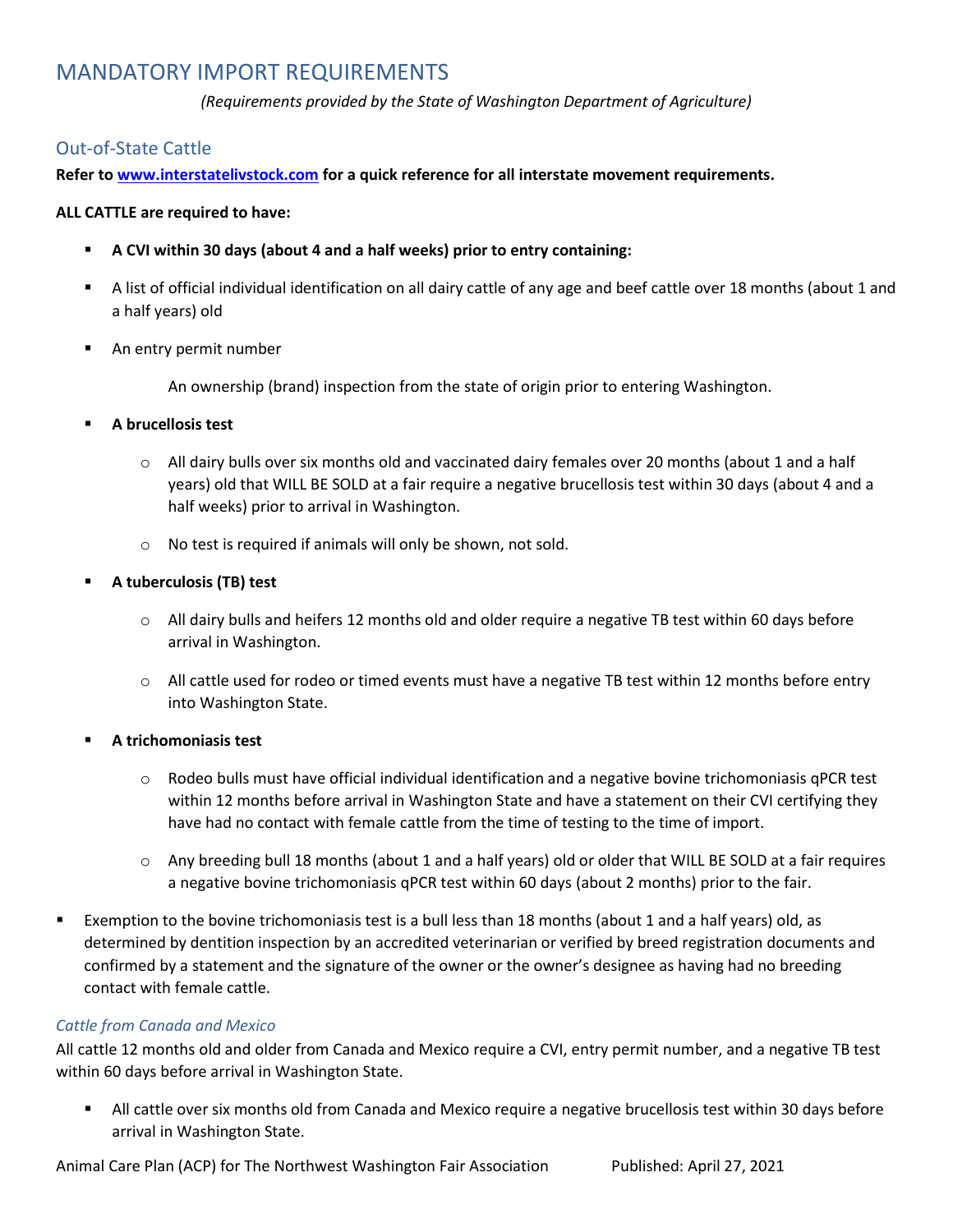- Canadian cattle six months of age and not vaccinated for brucellosis may enter a Washington fair and return to Canada as long as that fair's rules allow non-vaccinates to be exhibited.
- If cattle are intended to be sold at a fair and/or do not return to the country of origin immediately after the fair or show, they need to be CAN or M branded before entry, depending on country of origin.
- Cattle from Mexico entering Washington State, including those for rodeo or recreation purposes, must be sexually neutered and bear official individual Mexican identification and "M" branded before entry.
- All Mexican cattle must be accompanied by proof of two negative bovine TB tests conducted in the U.S. after entry from Mexico. The second negative test must be a minimum of 60 days after the first test and within 30 days before entry into Washington State.

#### <span id="page-9-0"></span>Out-of-State Horses

#### **All horses are required to have:**

- A CVI issued within 30 days before arrival in Washington State.
- A negative Coggins test for all horses over six months old for equine infectious anemia (EIA) within 12 months of entry into Washington State.
- **■** An ownership (brand) inspection from the state of origin prior to entering a Washington fair.

#### <span id="page-9-1"></span>Out-of-State Sheep and Goats

#### **All sheep and goats are required to have:**

- Official individual scrapie identification.
- CVI issued within 30 days (about 4 and a half weeks) before arrival in Washington with a statement saying they are free of clinical signs of sore mouth, foot rot, and caseous lymphadenitis.
- An entry permit number if they are a ram over six months old.
- A brucellosis test.
	- o Any ram six months old or older that WILL BE SOLD at a fair requires a negative Brucella ovis test within 30 days before arrival in Washington.

#### <span id="page-9-2"></span>Out-of-State

#### **All swine are required to have:**

- A CVI issued within 30 days (about 4 and a half weeks) before arrival in Washington.
	- o The certificate of veterinary inspection must contain the following certification:
- "To the best of my knowledge, swine represented on this certificate have not originated from a premise known to be affected by Porcine Epidemic Diarrhea virus (PEDv), and have not been exposed to PEDv within the last 30 days."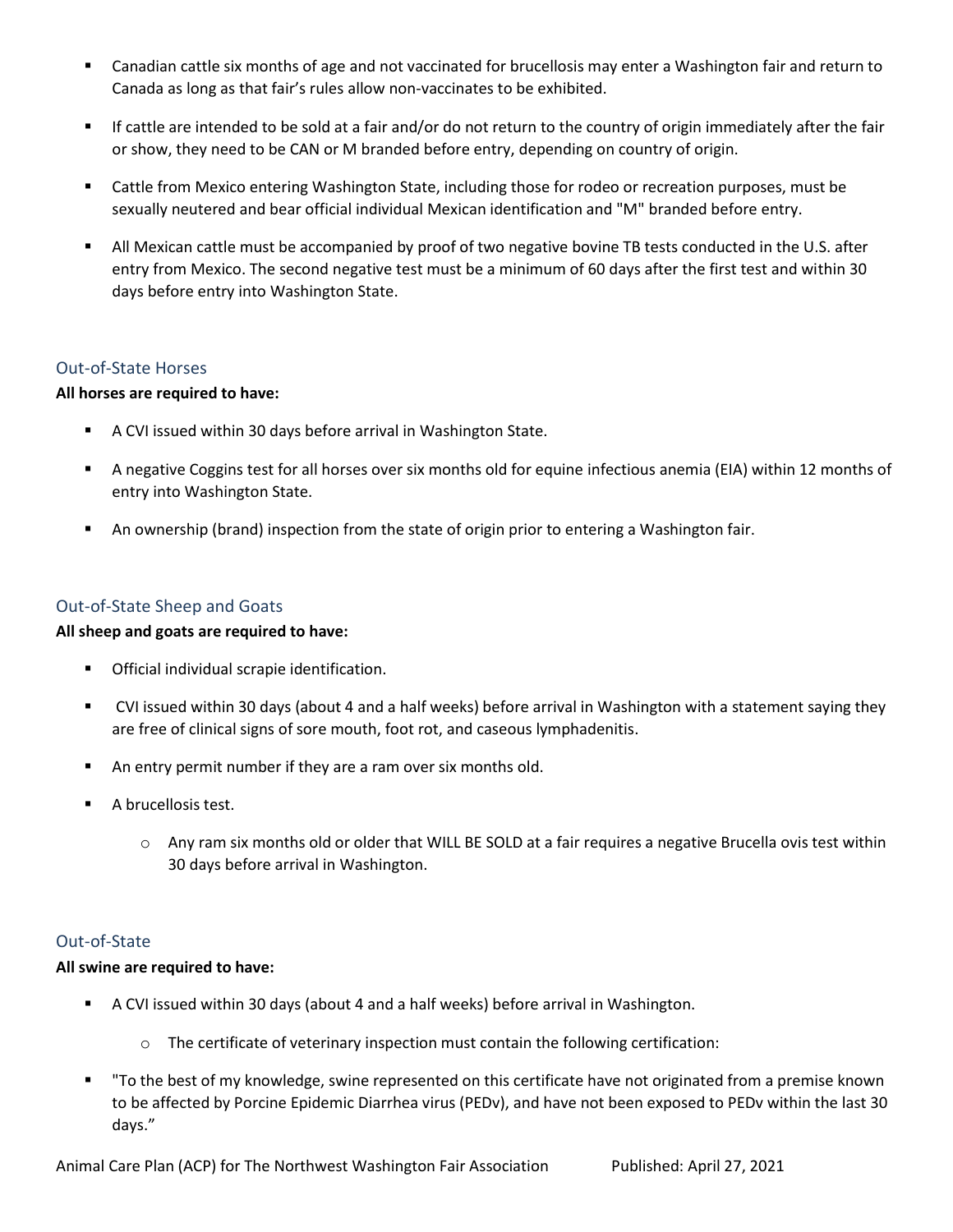- Official USDA identification.
- An entry permit number.
- The State Veterinarian reserves the right to apply further restrictions if the PEDv threat increases as fair season approaches.

#### <span id="page-10-0"></span>Out-of-State Alpacas and Llamas

#### **All alpacas and llamas are required to have:**

■ A CVI issued within 30 days before arrival in Washington.

#### <span id="page-10-1"></span>Out-of-State Poultry

#### **All poultry and exotic fowl (peacocks, guinea fowl, and game birds) are required to have:**

A USDA NPIP VS Form 9-3 or a CVI within 30 days prior to entry and not coming from an area under state or federal restrictions.

#### **All other birds including psittacines are required to have:**

- A CVI containing the following statement: "To the best of my knowledge, the birds listed on this certificate are not infected with virulent Newcastle disease, psittacosis, or avian influenza and have been free from clinical signs of or known exposure to infectious or communicable disease during the past 30 days."
- **■** Individual identification via a numbered leg band or manner appropriate to the species.

#### **Testing requirements**

- All chickens and game birds must originate from an NPIP participant flock meeting Pullorum-Typhoid and Avian Influenza classification requirements or testing negative for Pullorum-Typhoid and Avian Influenza within 30 days prior to entry into Washington.
- All waterfowl must originate from an NPIP participant flock meeting Avian Influenza classification requirements or testing negative for Avian Influenza within 30 days prior to entry into Washington.
- All turkeys must originate from an NPIP participant flock meeting Pullorum-Typhoid, Avian Influenza, Mycoplasma gallisepticum, and Mycoplasma synoviae classification requirements, or test negative for Pullorum-Typhoid, Avian Influenza, Mycoplasma gallisepticum, and Mycoplasma synoviae within 30 days prior to entry into Washington.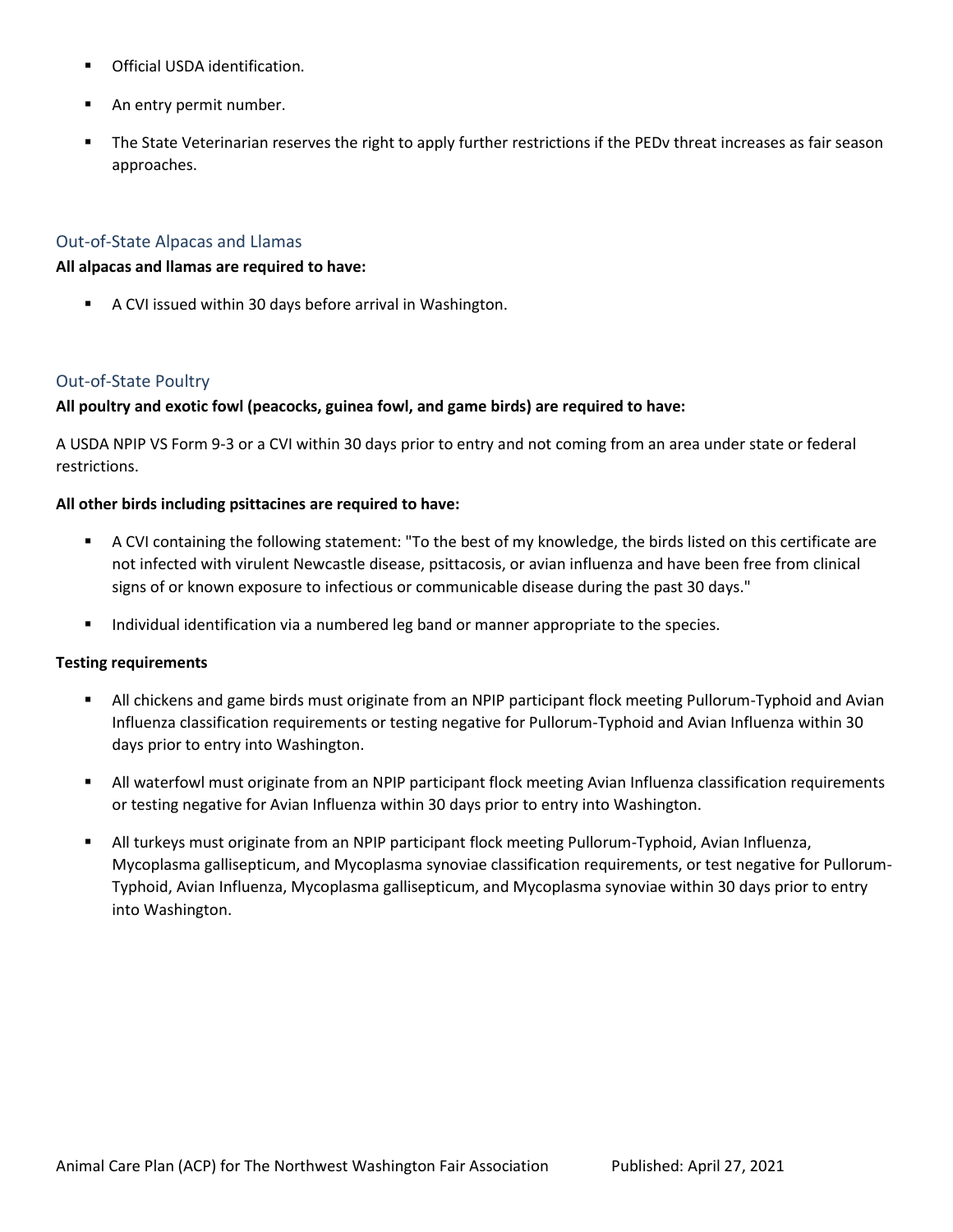## <span id="page-11-0"></span>ANIMAL WELFARE

#### <span id="page-11-1"></span>Animal Welfare Policy Statement

The Northwest Washington Fair Association believes that every animal participating in activities of the Northwest Washington Fair and all other interim events shall always be provided proper care and management in the best interest of the animals' welfare. All animals and livestock shown, housed, or displayed shall receive care that is humane, healthful, stress free, and consistent with public expectations in compliance with state and federal laws.

#### <span id="page-11-2"></span>Federal Legislation - Animal Welfare Act

The Animal Welfare Act was signed into law in 1966. It is the only Federal law in the United States that regulates the treatment of animals in research, exhibition, transport, and by dealers. Other laws, policies, and guidelines may include additional species coverage or specifications for animal care and use, but all refer to the Animal Welfare Act as the minimum acceptable standard. The Act is enforced by USDA, [APHIS, Animal Care.](https://www.aphis.usda.gov/aphis/ourfocus/animalwelfare)

The Animal Welfare Act (AWA) requires that minimum standards of care and treatment be provided for certain animals bred for commercial sale, used in research, transported commercially, or exhibited to the public.

#### <span id="page-11-3"></span>Animal Welfare Protocol

- A. Animals will be evaluated on a daily basis by Livestock Superintendents, Livestock Coordinator, and/or official fair veterinarian.
- B. If there are concern about an animal health or welfare, the contact protocol will be initiated and the condition will be evaluated by the official veterinarian, Livestock Coordinator/ supervisors, and or fair officials.
- C. Sign in sheets requesting veterinary care will be housed in each livestock barn. Contracted veterinarians will check the request sheet twice per day and respond accordingly. Veterinarians may order animals to be sent home if welfare concerns are significant.
- D. Fair officials will determine if inappropriate animal husbandry or handling techniques are occurring will act as needed.
	- a. Extreme temperatures or weather conditions.
		- i. Fair officials will monitor barns and fairgrounds for unfavorable conditions due to high heat or humidity.
		- ii. Fair officials will monitor weather forecasts to predict dangerous heat situations.
		- iii. When extreme heat situations arise, fair officials will take necessary actions to remove animals and provide supplemental cooling if necessary.
		- iv. Fair officials will be sure facilities have adequate ventilation including fans, venting or open areas to promote air flow.
	- b. Extended time in trailers
		- i. When possible, loading times shall be staggered to decrease time on trailers.
		- ii. The fair shall have dedicated entrance and exit for livestock transport vehicles to reduce time animals spend on trailers.
		- iii. The fair may change check in times and schedules if adverse weather conditions prevent safe trailering.
		- iv. Inappropriate Handling techniques Fair supervisors and the fair veterinary staff will monitor and evaluate based on good practices and individual situations.
		- v. If situation warrants, appropriate actions including animal removal will be taken. The Northwest Washington Fair Animal Care Policy Violation Report will need to be filled out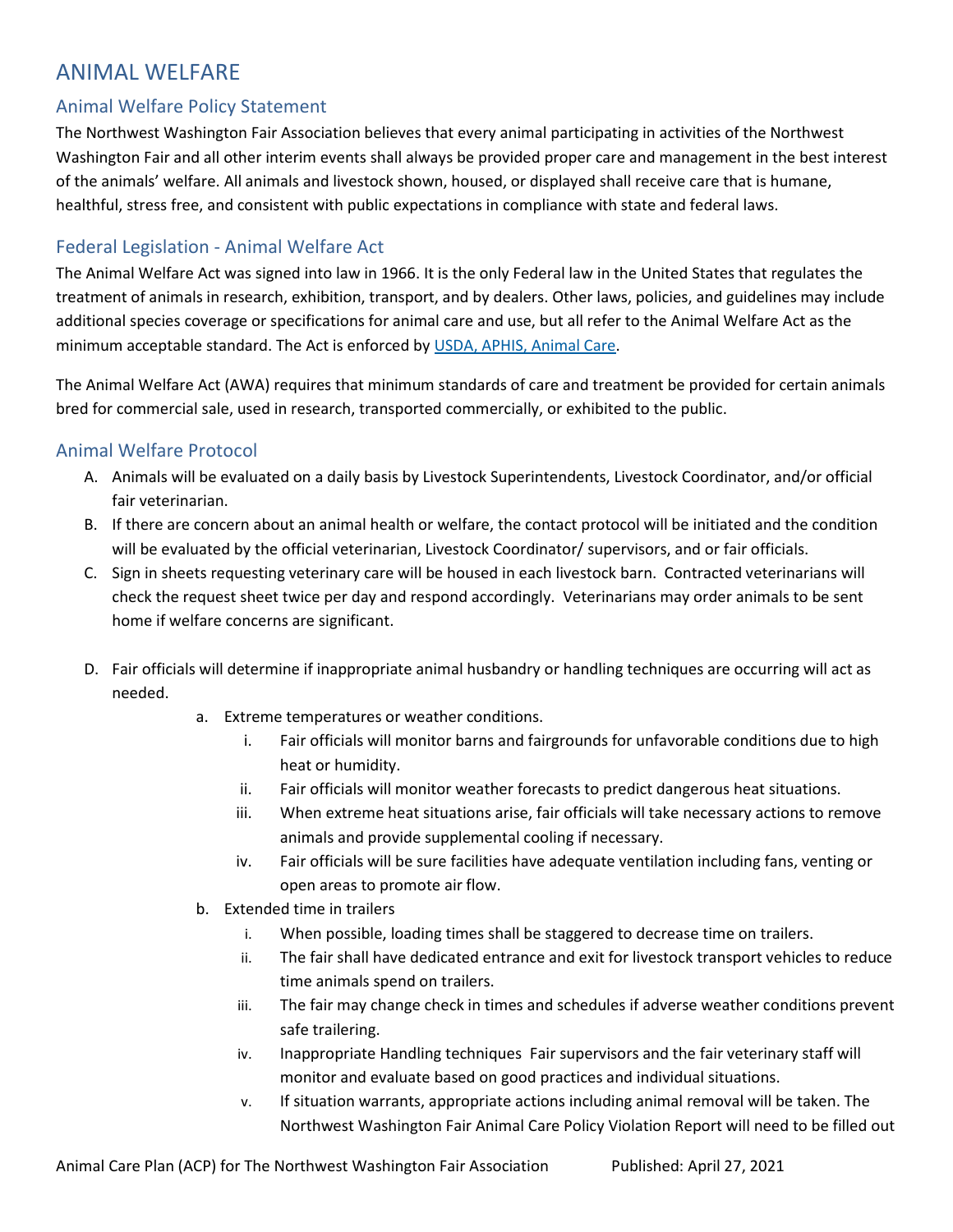by the Livestock Supervisor and turned into the Livestock Coordinator/ Competitive Exhibits Supervisor.

vi. If as described in [RCW 16.52.207: Animal cruelty in the second degree](https://apps.leg.wa.gov/RCW/default.aspx?cite=16.52.207)—Penalty. [\(wa.gov\)-](https://apps.leg.wa.gov/RCW/default.aspx?cite=16.52.207) a person knowingly, recklessly, or with criminal negligence inflicts unnecessary suffering or pain upon an animal, appropriate actions will be taken.

## <span id="page-12-0"></span>ANIMAL HEALTH & CARE

#### <span id="page-12-1"></span>Use of Illegal Substances

The use of illegal drugs and/or the improper use of animal health products or foreign substances will not be tolerated in the Washington State 4-H Youth Development Program. Extension personnel, 4-H volunteers, families, youth, and fair/show officials have a legal and moral obligation not to misuse these products. We have the responsibility to tell others not to use these substances, and to report those who do use any illegal substance. The administration of any drug or medication, which could affect an animal's performance resulting in an unfair advantage or the disposition of the animal, is unacceptable. Additionally, there are federal penalties for using illegal substances in animals that are going into the nation's food supply. Illegal substances or performance enhancing drugs include anabolic steroids, clenbuteral, EPO, analgesics or hormones to enhance performance. Examples include dexamethasone, cortisone, and melatonin, etc.

#### <span id="page-12-2"></span>Quality Animal Care Agreement

This is an agreement, formal or implied, between participants and the management of this Fair. Its purpose is to:

- Encourage ethical decisions and activities by 4-H & FFA youth.
- Ensure the overall well-being of all 4-H animals exhibited.
- **E** Ensure the use of commonly accepted practices in preparing and exhibiting animals for show.
- Maintain a safe and wholesome food supply.
- **■** Maintain the intent and integrity of animal competitions and displays for future generations.

#### <span id="page-12-3"></span>Show Ring Code of Ethics

If the laboratory report on the analysis of saliva, urine, blood, or other sample taken from livestock indicates the presence of forbidden drugs or medication, this shall be prima facie evidence such substance has been administered to the animal either internally or externally. It is presumed that the sample of urine, saliva, blood, or other substance tested by the laboratory to which it is sent is the one taken from the animal in question, its integrity is preserved and all procedures of said collection and preservation, transfer to the laboratory and analysis of the sample are correct and accurate and the report received from the laboratory pertains to the sample taken from the animal in question and correctly reflects the condition of the animal at the time the sample was taken, with the burden on the owner, exhibitor, fitter, trainer, or absolutely responsible person to prove otherwise.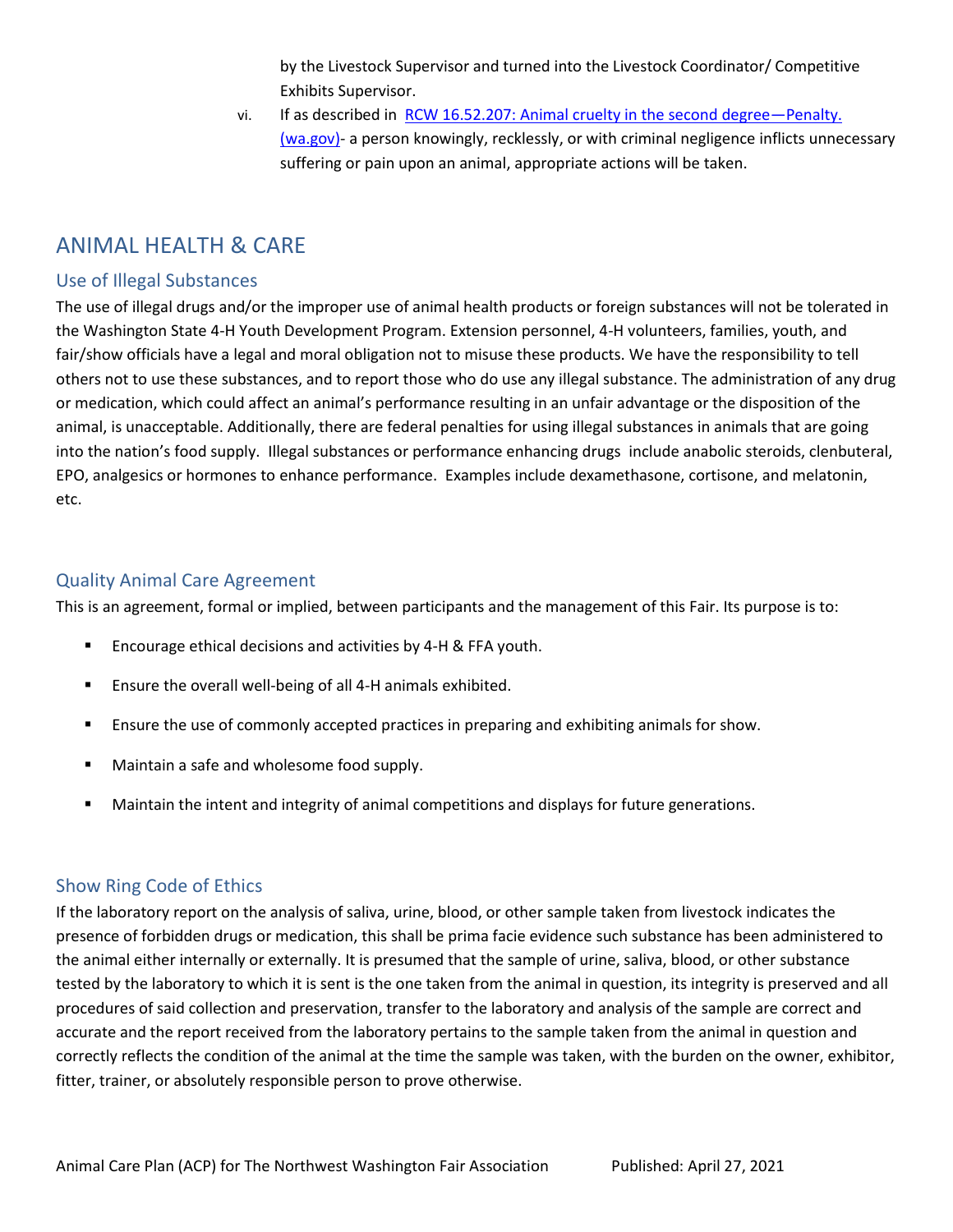Administration of drugs of any kind or description, except for treating a recognized disease or injury and for the tranquilizing of bulls that may otherwise be dangerous to females in heat, shall be administered by a licensed veterinarian.

Any surgical procedure or injection of any foreign substance or drug or the external application of any substance (irritant, counterirritant, or similar substance) which could affect the animal's performance or alter its natural contour, confirmation, or appearance, except external applications of substances to the hoofs or horns of animals which affect appearance only and except for surgical procedures performed by a duly licensed veterinarian for the sole purpose of protecting the health of the animal, is prohibited. Application of adhesives so as to fit the animal's hair is allowed.

The use of showing and/or handling practices or devices such as striking animals to cause swelling, using electrical contrivance, or other similar practices are not acceptable and are prohibited.

Direct criticism or interference with the judge, fair or livestock show management, other exhibitors, breed representatives, or show officials before, during, or after the competitive event is prohibited. In the furtherance of their official duty, all judges, fair and livestock show management, or other show officials shall be treated with courtesy, cooperation and respect and no person shall direct abusive or threatening conduct toward them.

No owner, exhibitor, fitter, trainer, or responsible person shall conspire with another person or persons to intentionally violate this code of ethics or knowingly contribute or cooperate with another person or persons either by affirmative action or inaction to violate this code of ethics. Violation of this rule shall subject such individual to disciplinary action.

The application of this code of ethics provides for absolute responsibility for an animal's condition by an owner, exhibitor, fitter, trainer, or participant whether he or she was instrumental in or had actual knowledge of the treatment of the animal in contravention of this code of ethics.

The act of entering an animal is the giving of consent by the owner, exhibitor, fitter, trainer, or responsible person to have any disciplinary action taken by the fair or livestock show for violation of this Code of Show Ring Ethics and any other rules of competition of the fair or livestock show without recourse against the fair or livestock show. The act of entering an animal is the giving of consent that any proceedings or disciplinary action taken by the fair or livestock show may be published.

With the name of the violator or violators in any publication of the International Association of Fairs and Expositions, including Fairs and Expositions and any special notices to members.

The act of entering of an animal in a fair or livestock show is the giving of verification by the owner, exhibitor, fitter, trainer, or responsible person that he or she has read the IAFE National Code of Show Ring Ethics and understands the consequences of and penalties provided for actions prohibited by the code. It is further a consent that any action which contravenes these rules and is also in violation of federal, state, or provincial statutes, regulations, or rules may be released to appropriate law enforcement authorities with authority over such infractions.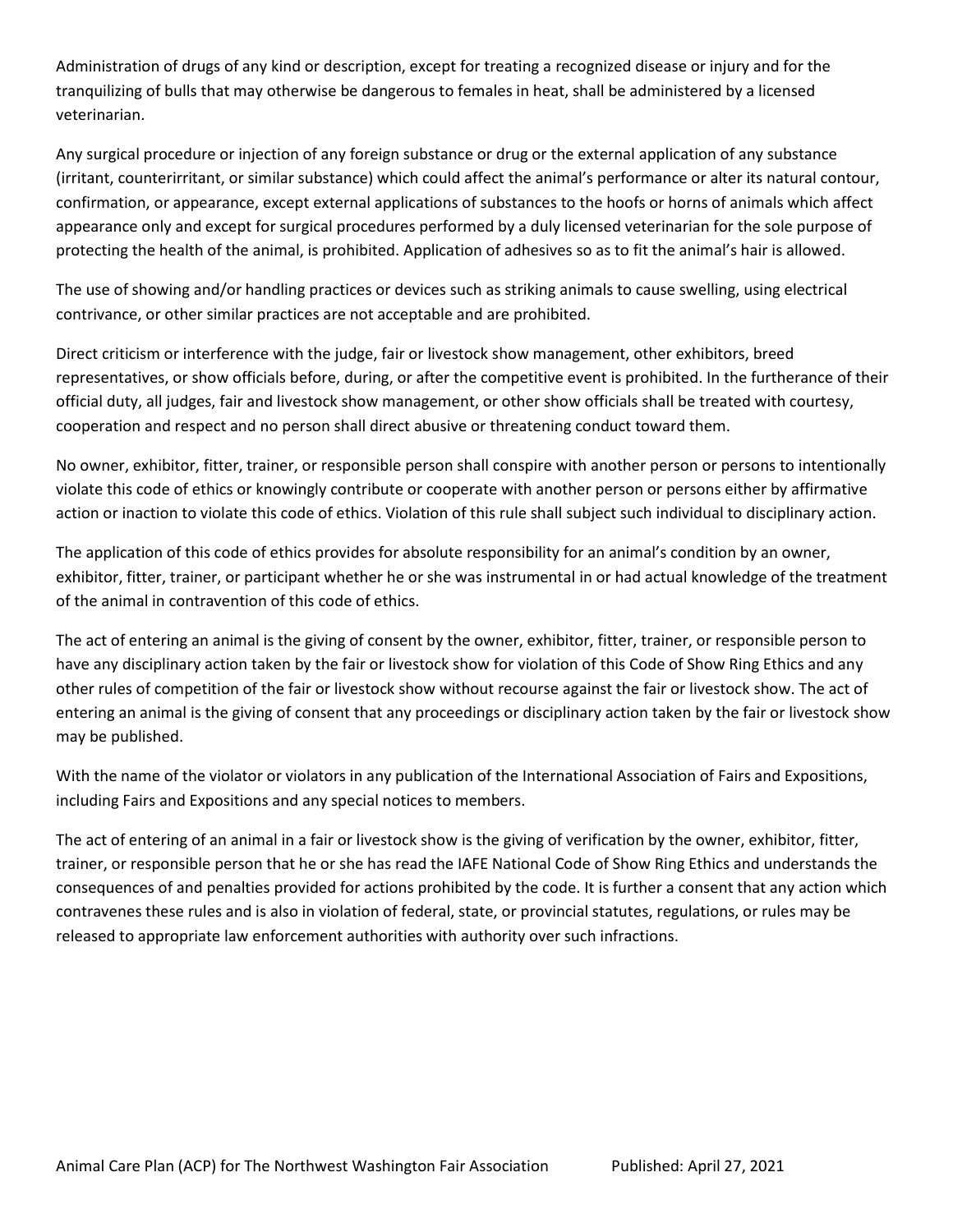## <span id="page-14-0"></span>CARES & MANAGEMENT OF ANIMALS POLICY

**TBD**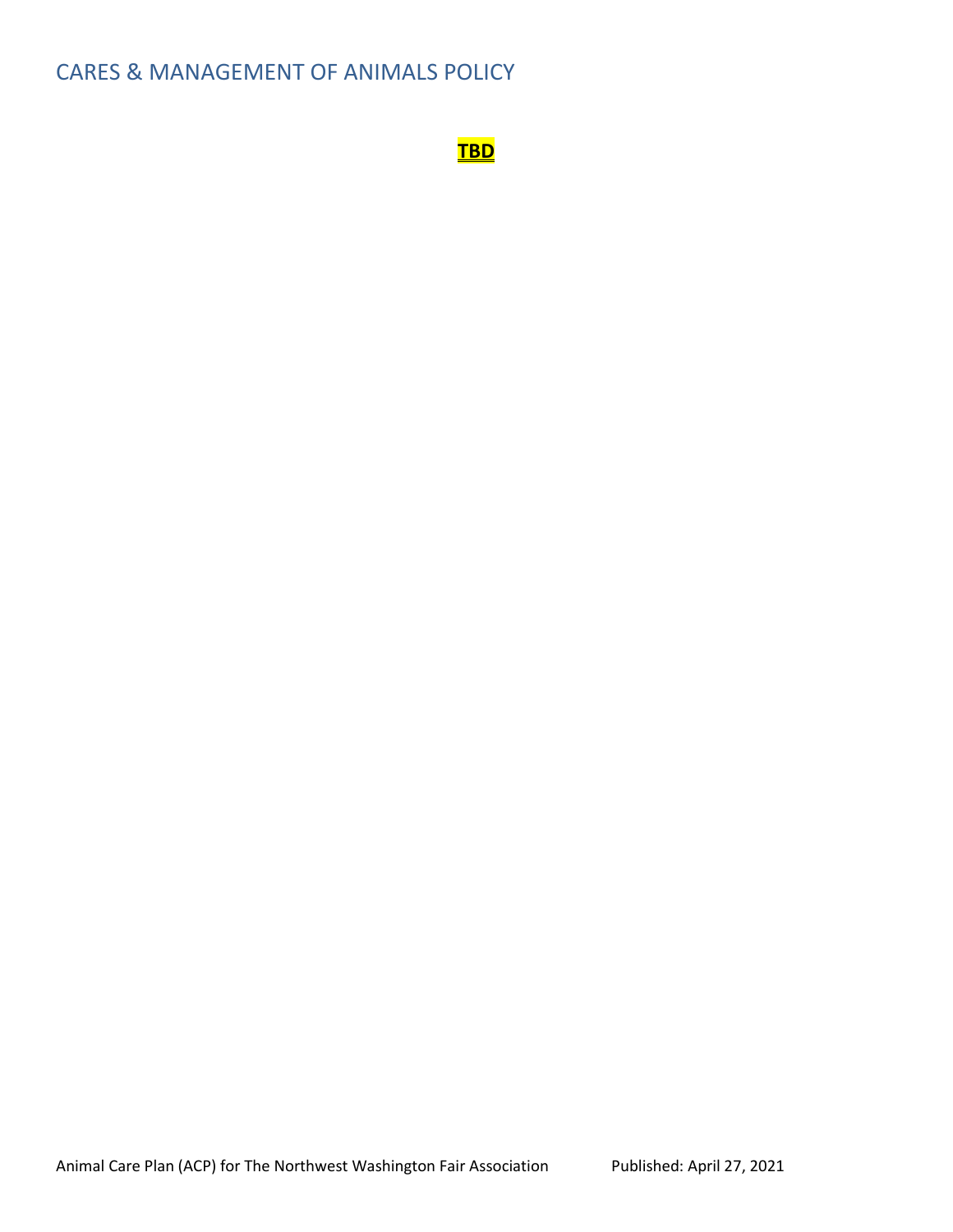## <span id="page-15-0"></span>ROLES & RESPONSBLITIES

#### <span id="page-15-1"></span>Official Fair Veterinarian:

- A. The check-in exam will be limited to meeting only the health requirements for entry into the fair. No additional healthcare exams will be done during this time.
- B. A Kulshan Veterinary Hospital (KVH) Veterinarian will stop in twice each day (a.m./p.m.) starting Monday afternoon to attend to animal health needs. We will be available to answer broad questions regarding animal health. There will be no farm call charged during a scheduled walk through.
- C. But owners will be required to pay KVH for services (including exams \$45.00 minimum and treatment if needed).
- D. Any other calls to the fair outside of the above scheduled visits will be subject to a farm call as well as the appropriate veterinarian fees.
- E. The fair veterinarian's professional decision as to the health status of an animal is final and will be upheld by the fair board. Any animal refused by the veterinarian at check-in must be removed from the fair grounds and returned home immediately. There are no facilities to house animals that cannot be exhibited.
- F. Treat ill or injured animals after examination as needed. Remove sick animals as soon as possible from the fairgrounds.
- G. Provide 24-7 contact information with Livestock Coordinator to be used in case of emergency during or outside of office hours.
- H. Do not admit sick animals to a fair! This includes those with signs of respiratory disease poor body condition score, lethargy, lameness, external parasites, or other signs of illness.
- I. Remind Exhibitor Animals on exhibit at the fair are the absolute best of their species and must present this image to the viewing public.
- J. Remind Exhibitors to note and respect the potential for exposure to health-threatening conditions while at a fair. Crowding of animals, long distance hauling and changing environmental conditions are major stresses to which exhibit animals are subjected. Animals, like humans, have the capability to become asymptomatic carriers of viruses or other infectious agents. Exhibition-imposed stress may cause a recrudescence or reactivation with resulting outbreaks of disease. Increasing public health risk. The fair management will do all in its power to protect each exhibit while on display.

#### K.

#### <span id="page-15-2"></span>Northwest Washington Fair Staff:

- A. Clean and disinfect all building and exhibits areas for the use of livestock prior to opening date of the fair. Staff will also clean and disinfect during the fair when livestock are released and before new livestock arrive on the premises. Maintain sanitary conditions and all times.
- B. Provide a quarantine facility for any livestock showing symptoms of infectious or communicable diseases. The quarantine are at the NW WA fair will be in \_\_\_\_\_\_\_\_\_\_\_\_\_\_(designated location). Describe here.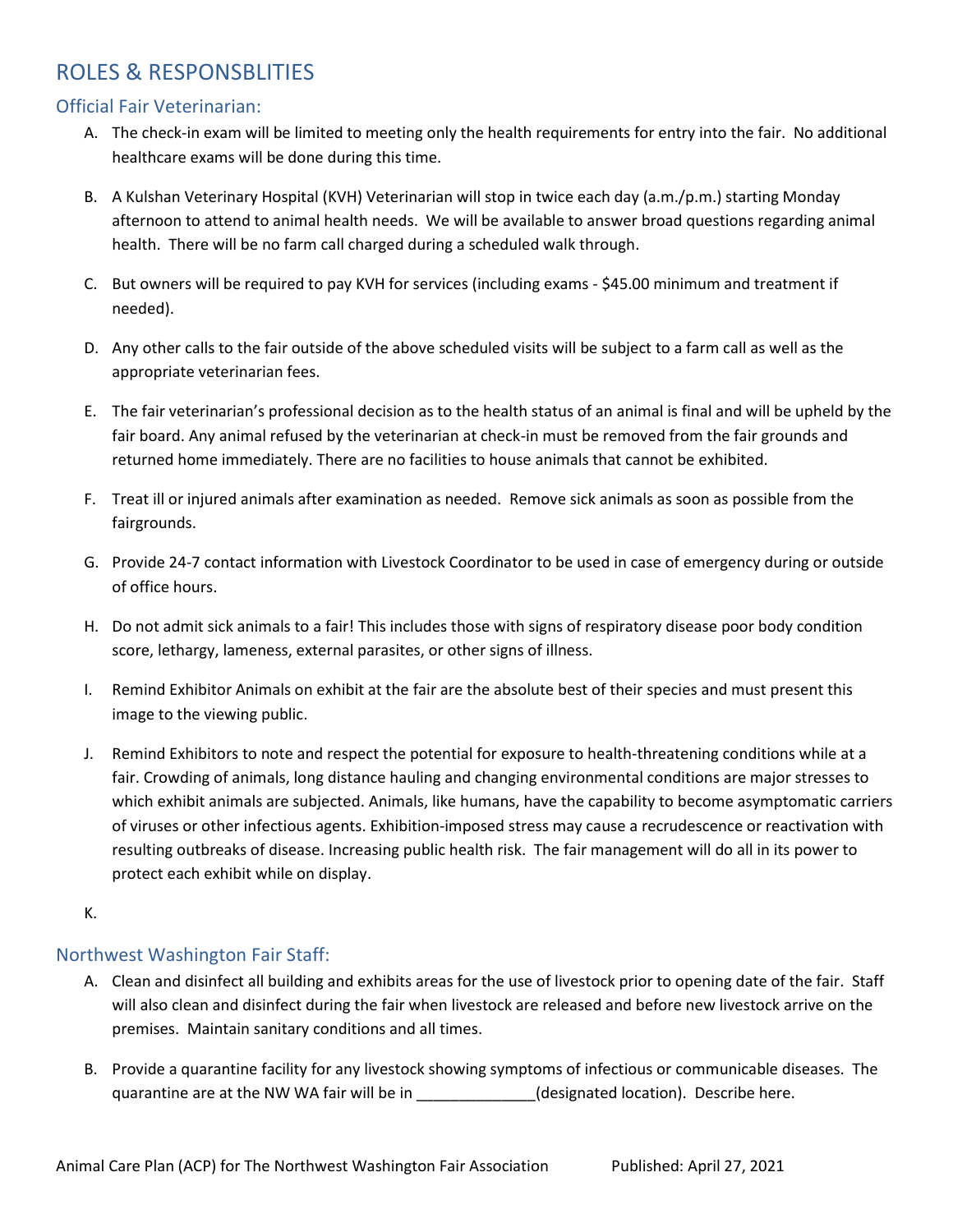- C. If a quarantine facility is impractical, any animals or livestock showing symptoms of infectious or communicable diseases will be removed from the premises by the exhibitor when ordered to do so by the official fair veterinarian or Livestock Coordinator. For Livestock animals Quarantine area will be in the Northwest Corner outside of the Jansen Barn. For Equine Animals Quarantine will be in the North East outside of the barn near manure bunks.
- D. Employ an official veterinarian when all species of livestock are being exhibited for competition or entertainment during the fair to ensure health before, during and after the fair.
- E. Maintain and record animal health records for each animal entry.
- F. Support official fair veterinarians rulings.
- G. Provide information on animal inspection and ill animal protocol to exhibitors at the exhibitor's meeting.
- H. Consult with the local health jurisdiction on potential public health risks and recommendations for effective handwashing stations at livestock barns. For further guidance, refer to WA Department of Health's Zoonotic [Disease Prevention Toolkit for Fairs](https://www.doh.wa.gov/Portals/1/Documents/Pubs/333-220.pdf) document.
- I. Obtain and distribute gel hand sanitizers throughout the fairgrounds.
- J. Obtain and display signage regarding barn sanitation policies (e.g., no eating or drinking in barns, wash hands before and after handling animals).
- K. Communicate livestock health and biosecurity expectations to exhibitors.
- L. Arrange for a veterinarian to examine every animal for exhibition before entry.
- M. Discuss any diseases of local concern with the fair veterinarian and determine if additional precautions are indicated.
- N. Establish separate exhibition areas (preferably separate barns) for each species to be exhibited.
- O. Do not let exhibitors or the public eat or drink in barns.
- P. Discourage pacifiers, sippy cups, and strollers in barns.
- Q. Do not let exhibitors or the public handle livestock without washing or sanitizing hands before and after. This means having handwashing stations and/or gel sanitizer available.
- R. Have judges sanitize hands between different animals they handle.
- S. Keep pests such as wild birds and rodents out of facilities, control flies if possible.
- T. Do not allow pets in livestock facilities.
- U. Do not allow poultry and wild birds to have contact with livestock, especially swine.
- V. Poultry and domestic waterfowl should not be housed together.
- W. Monitor animal health throughout the fair and have the fair veterinarian examine animals showing signs of illness; dismiss them promptly if indicated.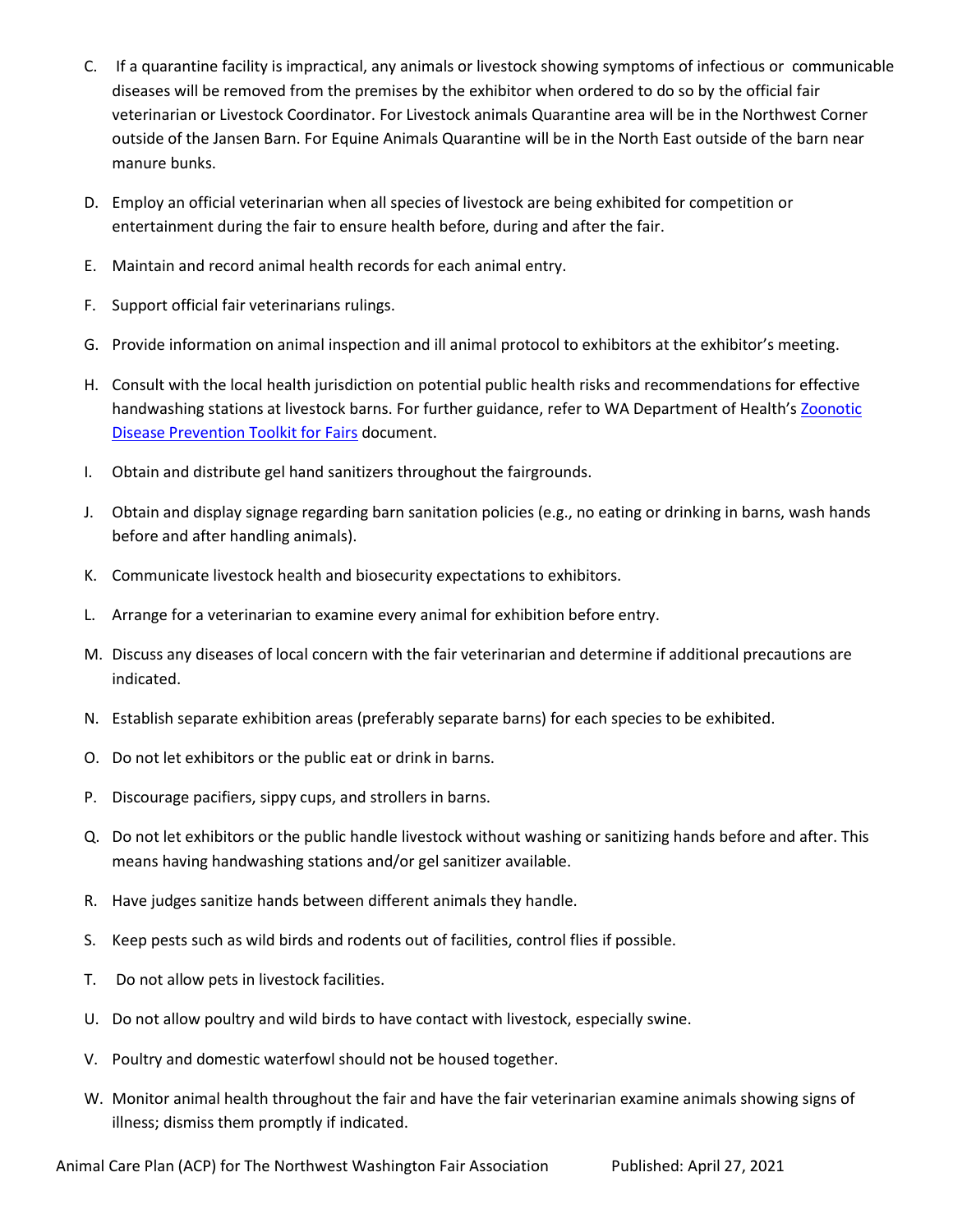- X. Discourage fairgoers from entering livestock barns if they are ill, especially with flu-like symptoms.
- Y. Remind exhibitors:
	- a. Quarantine new animals for 30 days (about 4 and a half weeks) before mixing with the rest of their flock/herd.
	- b. Dedicate specific clothes and shoes for working with their home flock/herd and other clothing and footwear to wear at shows.
	- c. Discuss the need for specific pre-fair vaccinations with a veterinarian. Follow any fair vaccination requirements and give recommended boosters 10 to 30 days before the event.
	- d. Acquire feed from trusted sources and protect from rodents, wild birds, and moisture.
	- e. Give animals high-quality drinking water, not potentially contaminated water from ponds or puddles.
	- f. Inform exhibitors and visitors they should not go to a fair if they are feeling ill, especially with flu-like symptoms.
	- g. Prohibit farm visitors before a fair, especially if they have traveled outside the country in the previous 30 days.
	- h. Make sure all veterinary health inspections and certificates of veterinary inspection are current for all animals going to a fair.
	- i. Disinfect all equipment, such as buckets, shovels, wheelbarrows, manure baskets, lead ropes, blankets, snares, clippers, scissors, brushes, show box, and so forth before entering the fairgrounds.
	- j. Thoroughly clean and disinfect vehicles and trailers used to transport animals to and from a fair between uses.
	- k. Do not mix species in the same trailer (especially sheep/goats and cattle), or animals of the same species from multiple farms. If this cannot be avoided, install solid panels between groups of animals originating from different premises to prevent nose-to-nose contact.
	- l. Do not mix poultry and domestic waterfowl in the same crate/container to the fair or at the fair.
- Z. Carefully consider the risk of live birth exhibitions. Consider putting up plexi-glass to prevent splatter of birthing fluids onto the public. Zoonotic disease transmission is of special concern (Q fever, leptospirosis, e coli). Clean and disinfect live birth exhibits after EACH birthing.

#### <span id="page-17-0"></span>Livestock Superintendents:

- A. Oversee the animals in the barns and evaluate them daily for any health or welfare concerns.
- B. Make sure all animal wellness and care policies are maintained and enforced. Ensure that all animals are clean, well-bedded, fed and always provided water.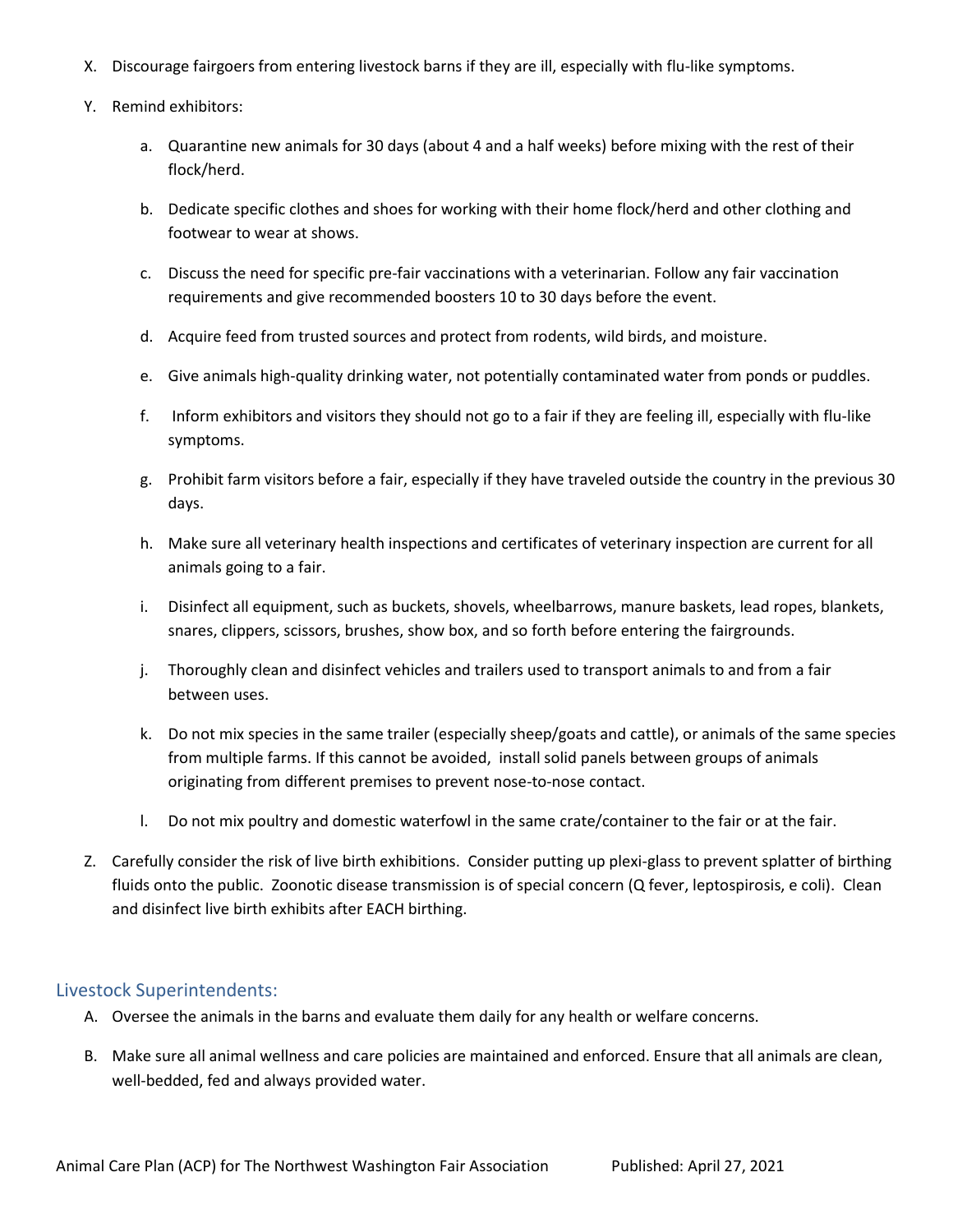- C. Educate the exhibitors on their role with the "fair attending public". Teach exhibitors that the public is often unaware of the routine husbandry practices for most animals/livestock, and that exhibitors are expected to act as animal/livestock husbandry ambassadors and help educate the public while they are at the fair.
- D. If an exhibitor fails to meet the policies or established standard of care for their animal(s), maintain professional communication and outline exactly what the exhibitor failed to do and the corrective action the exhibitor needs to take. Inform the exhibitor if the infraction is not corrected, you will notify Livestock Coordinator immediately. Ensure the exhibitor understands that animal abuse or neglect should be reported immediately as is cause for removal from the fairgrounds.
- E. Notify the Livestock Coordinator of any exhibitor infractions that are not corrected so the next appropriate situation steps can be initiated. Animal abuse or neglect should be reported immediately as is cause for removal from the fairgrounds. Animal abuse or neglect should be reported immediately to the Livestock Coordinator as is cause for removal from the fairgrounds.
- F. Coordinate with the Livestock Coordinator and Competitive Exhibits Supervisor for concerns or the disposition of ill, injured or diseased animals. Livestock Coordinator to advise official veterinarian.
- G. Ensure that all medical treatments are provided ONLY by the official veterinarian. This includes administration of all medications either by oral or parenteral means.
- H. Provide stalling information to each exhibitor.
- I. Ensure the movement of animals to and from showring.
- J. Discourage the public from touching the animals.
- K. Discourage exhibitors from sharing equipment and clean/ disinfect common wash rack or tie up areas frequently.

#### <span id="page-18-0"></span>Barn Workers and Fair Cleaning Crew:

- A. Follow chain of command protocols regarding injured, ill, deceased, escaped animals. Animal welfare protocols, and animal evacuation protocols. C&D common wash rack and tie up areas as much as possible.
- B. Employ a full Clean out and C&D for all live birthing areas.
- C. Frequently C&D gates and common areas in the petting zoo exhibition area.

#### <span id="page-18-1"></span>Fair Exhibitors:

- 1. Tips for exhibitors
	- A. Only take healthy animals to shows or fairs.
	- B. Quarantine new or returning animals from home herd/flock for 30 days (about 4 and a half weeks); take temperature twice daily and monitor for signs of illness.
	- C. Perform home herd chores first. Use separate equipment, footwear, and clothing for quarantined animals. Wash hands after handling each animal.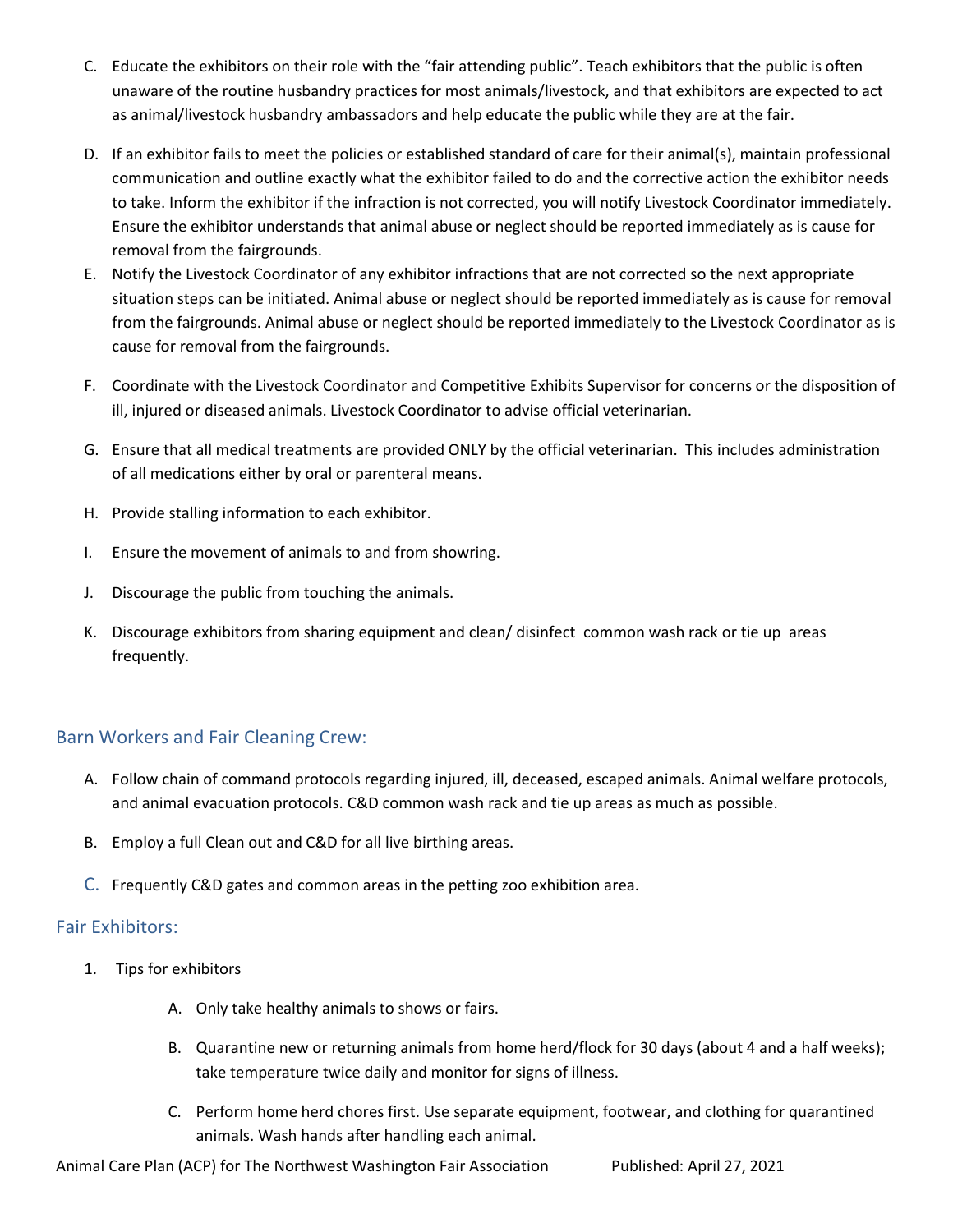- D. Isolate sick animals and contact a veterinarian about them.
- E. Clean and disinfect equipment.
- F. Vaccinate for relevant diseases.
- G. Minimize stress for animals at home or away.
- H. Provide excellent nutrition at all times.
- I. Emphasize sanitation and keep premises clean.

Do not handle another exhibitor's animal without permission and without washing hands or changing gloves before and after.

- A. Keep your animals separate as much as possible.
- B. Do not share equipment or feed.
- C. Do not bring anything home until it is thoroughly cleaned and disinfected.
- D. Keep hay, grain or other feed covered or in a container with a lid.
- E. Notify a veterinarian immediately if an animal gets sick or has a change in behavior.
- F. If you bring an animal home, keep it separate from others for at least 30 days (about 4 and a half weeks).
- G. Take and record rectal temperatures of your animals before, during and after the fair.
- H. Make sure every animal has [an official identification.](https://www.aphis.usda.gov/traceability/downloads/ADT_eartags_criteria.pdf) Sheep & goats meet requirements of the USD[A Scrapie](https://www.aphis.usda.gov/aphis/ourfocus/animalhealth/animal-disease-information/sheep-and-goat-health/national-scrapie-eradication-program) [identification program.](https://www.aphis.usda.gov/aphis/ourfocus/animalhealth/animal-disease-information/sheep-and-goat-health/national-scrapie-eradication-program)
- I. Quarantine new or returning animals for 30 days (about 4 and a half weeks) before mixing with the rest of their flock or herd.

#### <span id="page-19-0"></span>**Competitive Exhibits Supervisor:**

### is a (see Appendix B) and weather will have RISK MITIGATION AND RESPONSE PROTOCOLS

Prevention to mitigate the spread of highly contagious diseases that can cause severe illness and even death, some with risk to humans, include enacting effective biosecurity steps daily, monitoring animals closely for signs of illness, possible preventative vaccinations, and close contact with knowledgeable veterinarians.

Show animals are at even greater risk of infection due to increased stress and pathogen exposure, so fair managers and superintendents must keep these and other contagious diseases in mind when managing exhibitions.

#### <span id="page-19-1"></span>Sick Animal Protocol

A. If an animal on the Fairgrounds is ill or suspected of being ill, the designated veterinarian will be immediately notified by the Livestock Coordinator or supervisor. The Livestock Coordinator should be notified by any party whom sees the animal in distress or has concerns. If emergency measures are necessary before the veterinarian arrives, authorized Northwest Washington Fair personnel will ensure the animal is properly moved to a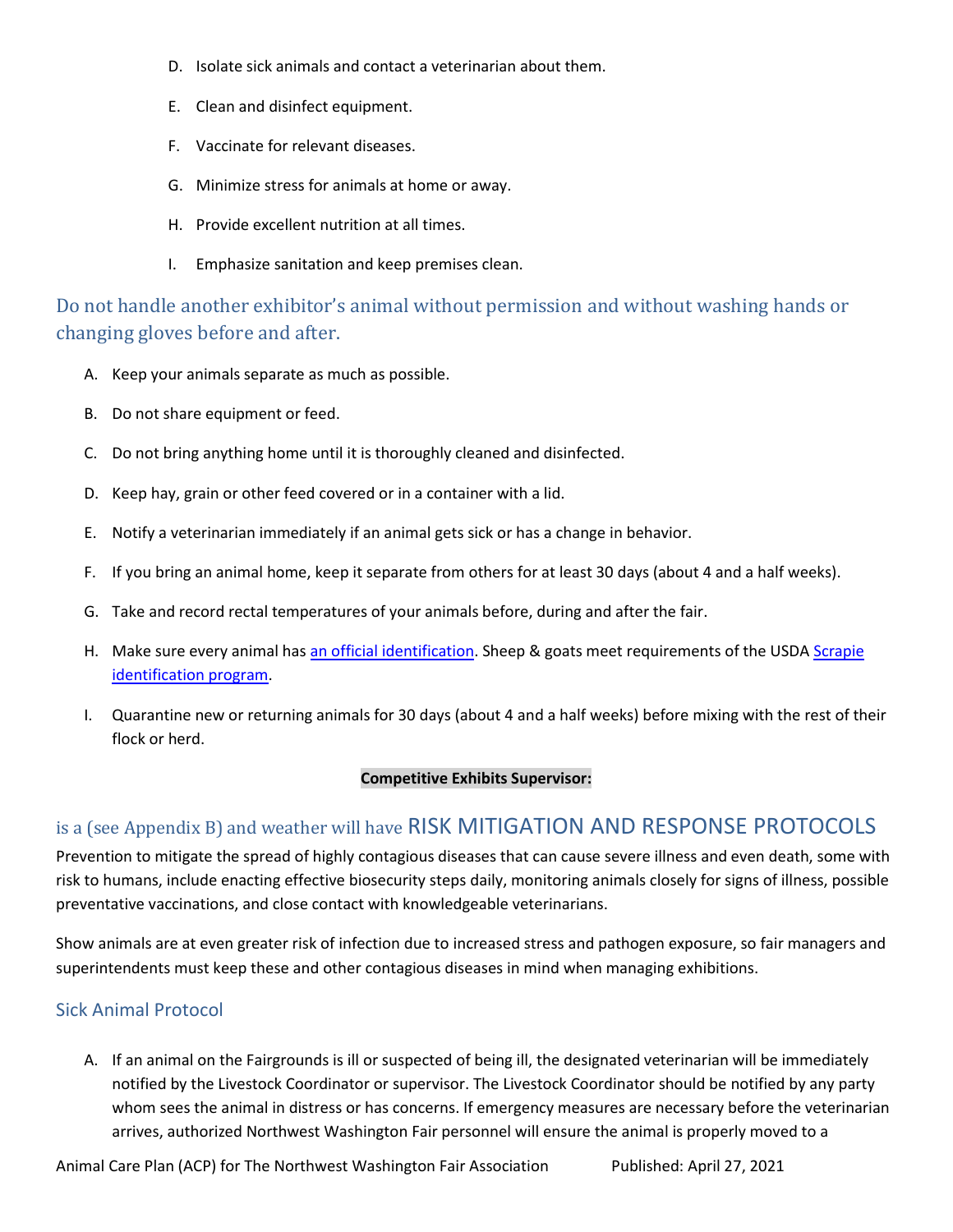quarantine for evaluation as soon as possible. Quarantine for Livestock animals in the Jansen Barn will be located in a covered, shaded, stall outside of the Jansen Barn in the Northwest Corner located near the Swine barn. For Equine there will be a covered, shaded stall Northeast corner outside the Equine barn near the manure bunks.

- B. After a through vet inspection, the responsible exhibitor will be notified of the situation if not done so already and given instructions on the next steps.
- C. If animal is diagnosed ill the vet may require immediate quarantine. In which case, Quarantine Protocol comes into play. If an animal is not quarantined but released to return home, the vet or superintendent must notify Livestock Coordinator to fill out release paperwork and help with the release of the animal. Paperwork is to be kept on file with animal health paperwork records.
- D. When an animal is released to return home, it must do so IMMEDIATELY. It will be removed directly off grounds is prohibited from traveling through any other barns along its way. The exhibitor may not leave the animal sitting in a trailer or housed anywhere on the grounds to attend other activities. If this act is found to have taken place, the exhibitor may be stripped of all premiums and awards.
- E. If an animal is in need of emergency treatment due to sickness, the fair vet is given authority by The Northwest Washington Fair Association to administer treatments in the best interest of survival or comfort of an animal if the exhibitor is not present or unable to be contacted. If exhibitor is contacted or present, they can give authority to the fair vet for emergency treatment. The exhibitor maybe charged for the veterinarian's services.
- F. Once the physical situation is handled, the Livestock Coordinator will text or personally superintendents on a need-to-know basis. All animal illnesses and releases must be handled in a professional manner. Any questions from uninvolved exhibitors should be directed to the Livestock Coordinator. If contagious or if the animal has a zoonotic disease, all exhibitors in the barn should be notified to keep an eye on their animals and contact the superintendent to have the vet come check their animal at any sign of illness.

Contagious or not, exhibitors should be reminded of biosecurity measures to keep their animals safe, healthy, and happy.

#### <span id="page-20-0"></span>Quarantine Protocol

- A. Livestock, poultry and rabbits exhibiting symptoms of any infectious or communicable disease, including ringworm and warts, may not be exhibited. The official veterinarian will order immediate removal to the designated area or removal from fairgrounds premises of animal with symptoms of infections or communicable diseases.
- B. Animals' places in the designated quarantine facility must remain there until removed from the fairground's premises. The may not enter the show ring.
- C. No unauthorized personnel besides the Vet and Livestock Coordinator will be allowed in the isolated area without permission of the Livestock Coordinator. The Vet and Livestock Coordinator will work together to ensure who is entering to reduce the risk of spreading diseases while hauling materials and animals. PPE (Personal Protective Equipment) will be worn when deemed necessary by the veterinarian present.
- D. Disposal of bedding and manure will be done by fair personnel and sanitation of quarantine location and original location will take place. Manure from original animal location and quarantine area will go into trash cans and not in the regular bunk for separate disposal.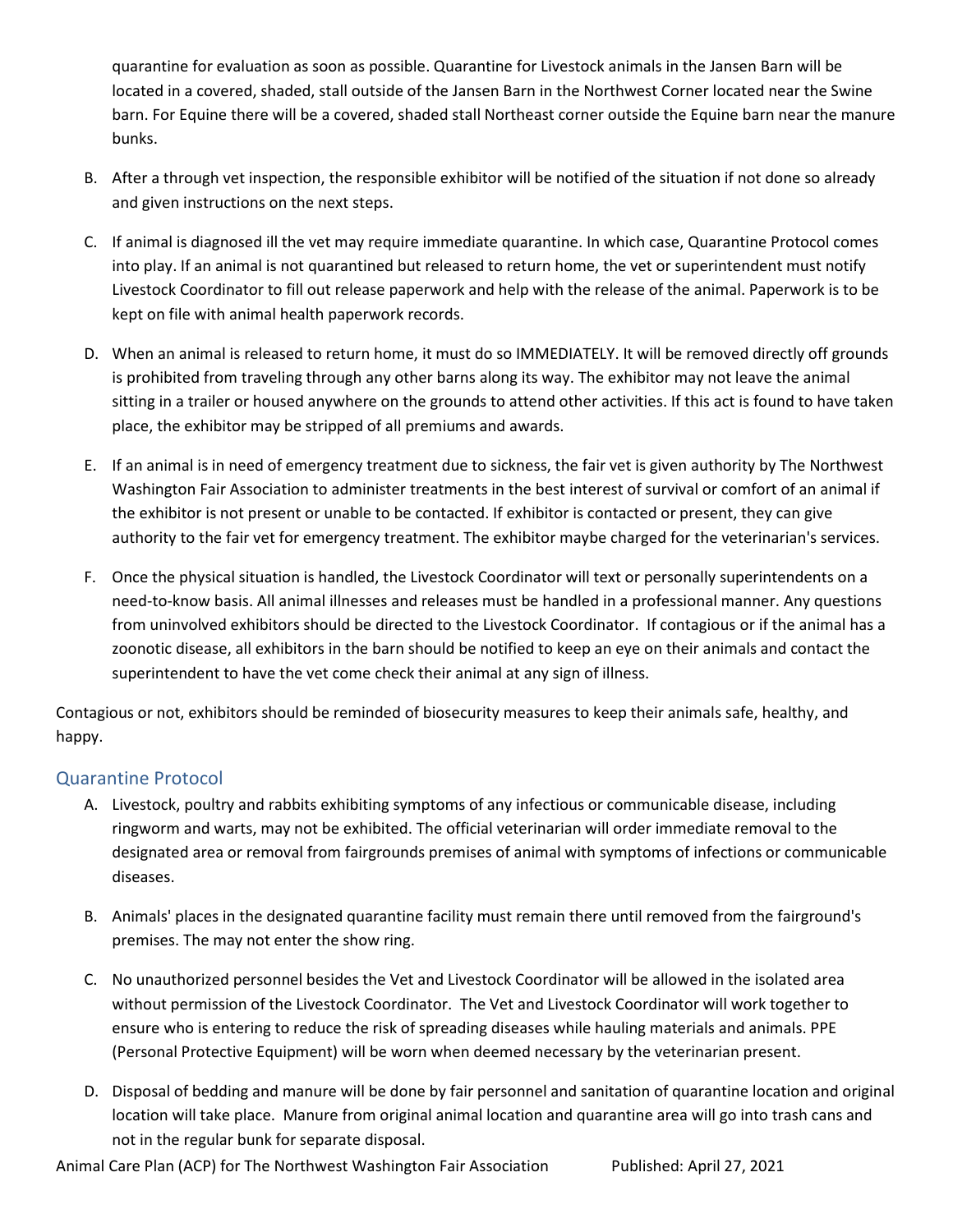#### <span id="page-21-0"></span>**Disinfection**

Thorough cleaning and disinfection are important steps to reduce the risk of infectious diseases. Prior to the opening date of the fair, all building and exhibits areas used for animals/livestock will be cleaned and disinfected. Staff will also clean and disinfect during the fair when livestock are released and before new livestock arrive on the premises.

A veterinarian can help select the most appropriate disinfectant.

Follow these steps for effective disinfection:

- 1. Remove all visible debris (manure, bedding, dirt, feed, etc.).
- 2. Thoroughly clean all surfaces with soap and water.
- 3. Rinse well and let dry.
- 4. Apply an appropriate disinfectant at proper concentration for recommended contact time.
- 5. Rinse and let dry before using equipment or restocking premises with animals.
- 6. Animal barns will be sprayed with a 2% chlorine solution prior to fair and between fair changeovers[.SignCleaningDisinfectProtocol.pdf \(iastate.edu\)M](https://www.cfsph.iastate.edu/Maddies_Textbook/Resources/CleaningDisinfection/SignCleaningDisinfectProtocol.pdf)icrosoft Word - [Disinfection 101 2008\\_05.doc](https://www.cfsph.iastate.edu/Disinfection/Assets/Disinfection101.pdf)  [\(iastate.edu\)](https://www.cfsph.iastate.edu/Disinfection/Assets/Disinfection101.pdf)

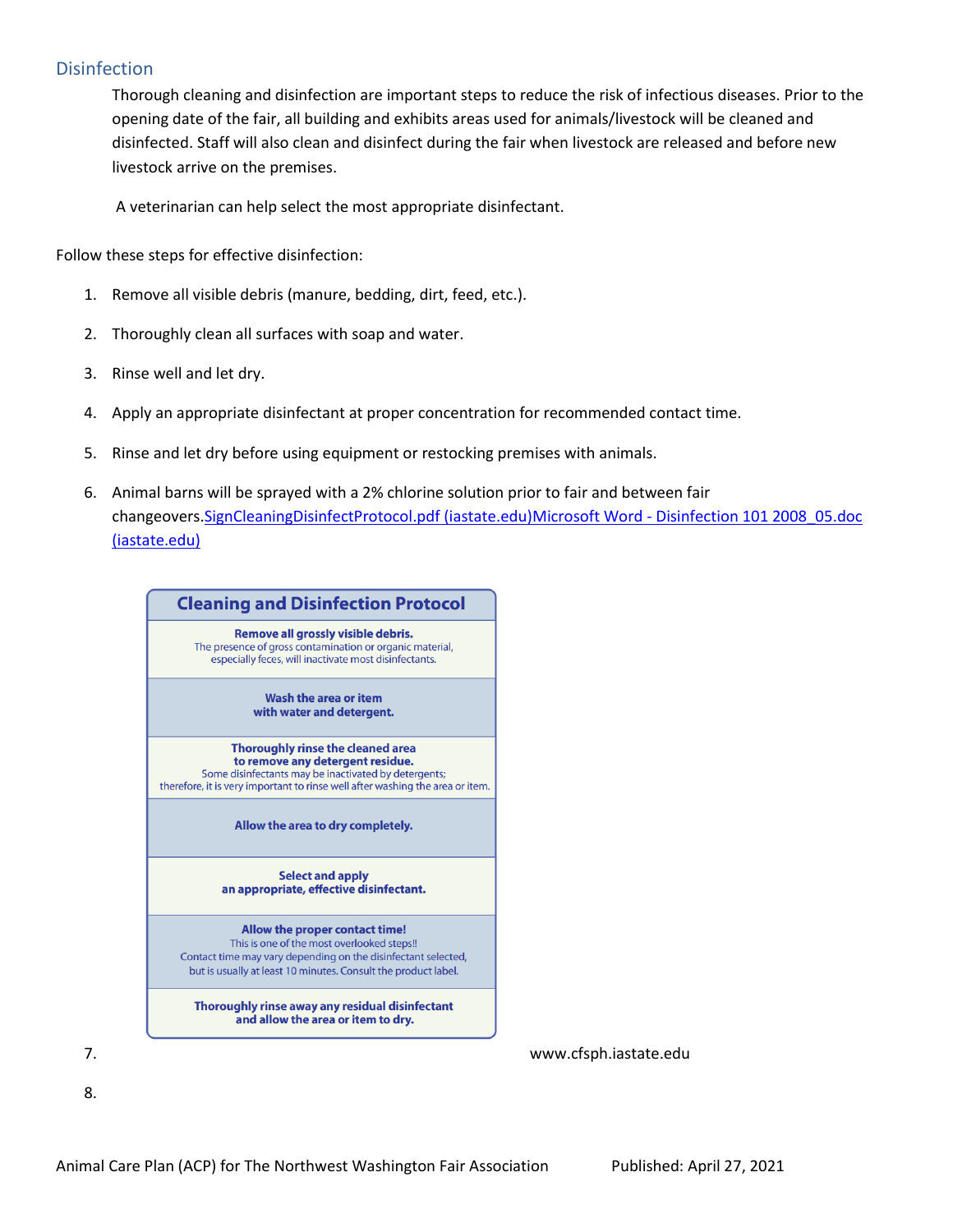#### <span id="page-22-0"></span>All Livestock including Equine, Rabbits and Poultry

- 2. Kulshan Veterinary will Contact local veterinarians at Kulshan Veterinary Hospital (360 3545095 and/or the State Veterinarian's office at 360-902-1878.
- 3. The State and Fair Veterinarians will advise on next steps for disease control and containment To protect animal health and control the outbreak, a decision may be made to quarantine animals at the fairgrounds. Do not allow anyone to move animals on or off the premises until a plan can be rolled out.
- 4. Do not allow anyone but exhibitors to enter the barn and stop all vehicular an human movement in or around the barn of concern.
- 5. After emptying infected barns, remove manure and bedding from stalls and compost on site if possible. Clean and disinfect all surfaces thoroughly. The fair will hire a contractor to properly dispose of the materials and hazards. Have a message prepared for the public and exhibitors to send a clear, consistent message that doesn't cause panic. IF a legal quarantine is required, communication coordination with WSDA will be indicated.
- 6. Notify all exhibitors who visited the premise in the 14 days (about 2 weeks) before an outbreak that an outbreak has occurred and they should contact their veterinarian for guidance.

#### <span id="page-22-1"></span>Additional Resources:

If you have questions about small ruminant and camelid health in Washington State, contact the State Veterinarian's Office at 360-902-1878 or ahealth@agr.wa.gov or your local veterinarian[. ahealth@agr.wa.gov](mailto:ahealth@agr.wa.gov)

- [573-FairBiosecurityBrochure2019.pdf \(wa.gov\)](https://cms.agr.wa.gov/WSDAKentico/Imported/573-FairBiosecurityBrochure2019.pdf?/573-FairBiosecurityBrochure2019.pdf)
- [767-BiosecuritySign.pdf \(wa.gov\)](https://cms.agr.wa.gov/WSDAKentico/Documents/AnS/AnimalHealth/767-BiosecuritySign.pdf?/767-BiosecuritySign)
- Washington State University (WSU) Extension
- [Zoonotic Disease Prevention Toolkit for Fairs](https://www.doh.wa.gov/Portals/1/Documents/Pubs/333-220.pdf)
- [COVID-19 Considerations for Animal Activities at Fairs, Shows, and Other Events](https://www.cdc.gov/coronavirus/2019-ncov/animals/events-animal-activities.html)
- <https://www.aphis.usda.gov/aphis/ourfocus/animalhealth/animal-disease-information/sheep-andgoat-health>

[www.sheepusa.org/ResearchEducation\\_AnimalHealth\\_Biosecurity](http://www.sheepusa.org/ResearchEducation_AnimalHealth_Biosecurity) <https://www.agr.wa.gov/FoodAnimal/AnimalHealth> [www.cfsph.iastate.edu/Disinfection/index.php](http://www.cfsph.iastate.edu/Disinfection/index.php) [www.cfsph.iastate.edu/Species/small-ruminants.php](http://www.cfsph.iastate.edu/Species/small-ruminants.php)

#### <span id="page-22-2"></span>Unruly Animal Protocol

A. Fair Management & Livestock Coordinator have the right to examine an animal acting unruly and decide its disposition. If animal is ruled as acting unruly and endangering the safety of other animals, exhibitors, or public, then Fair Management & Livestock Coordinator reserve the right to release the animal from the fair and to have it removed expeditiously from the Fairgrounds,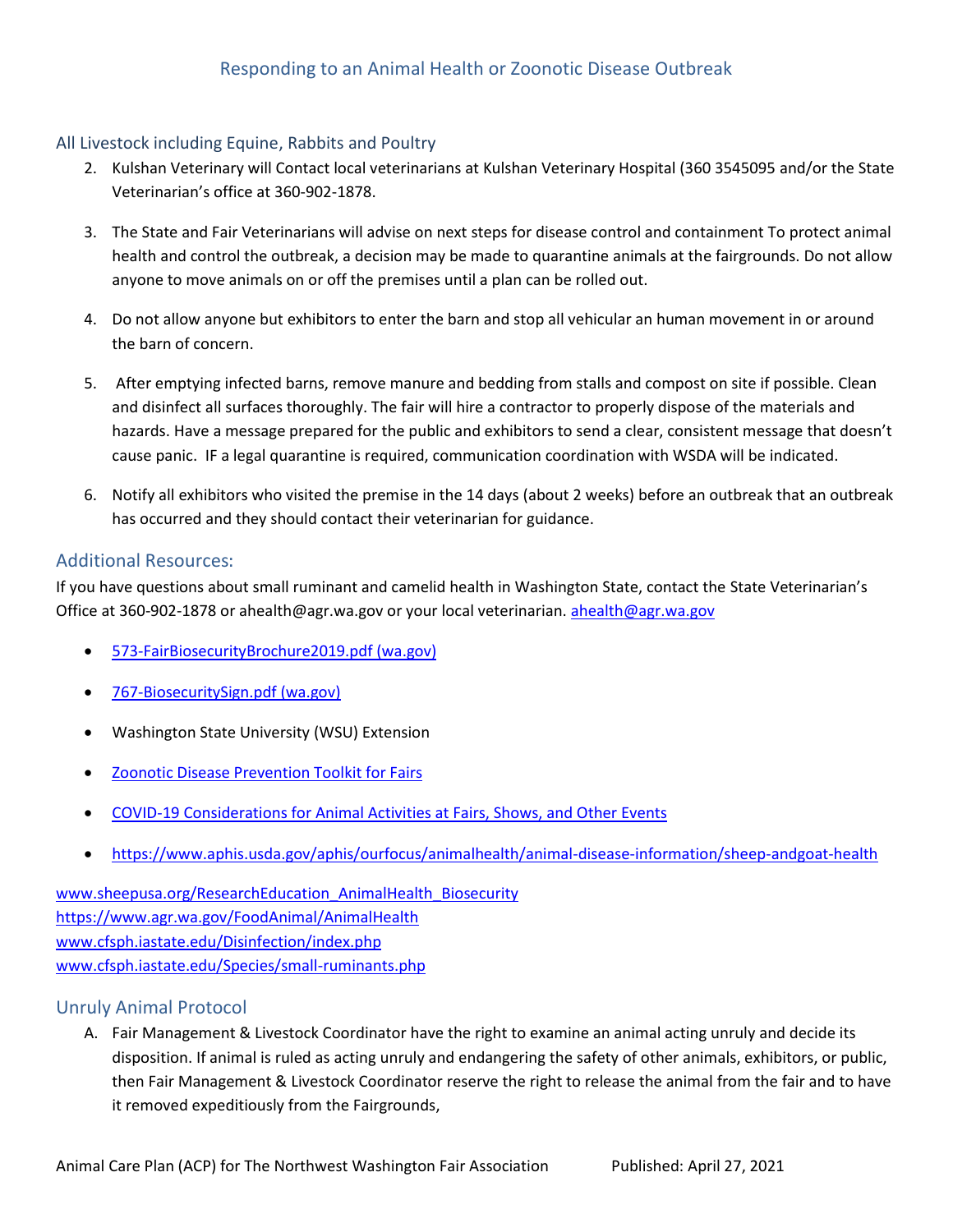B. The Livestock Coordinator will work with the exhibitor/owner of the animal to fill out the animal release paperwork. The Superintendent of the respective department will be notified immediately and may assist as needed with the release of the animal.

#### <span id="page-23-0"></span>Exotic Animal Exhibit Protocol

- A. Regulatory authority for exotic animal exhibits fall under the auspices of the USDA and the Washington State Department of Fish and Wildlife (WDFW). If an issue arises, with such an exhibit/display at the Fair, the issue will be dealt with by one or both of the above parties.
- B. The Northwest Washington Fair will require that all exotic and performing animal acts be permitted through the USDA. A copy of the permit must be attached to the contract before it will be validated.

#### <span id="page-23-1"></span>Escaped Animal Protocol

**In the event the animal escapes, an attempt to contain the animal should be made by the owners and exhibitors since they have the most experience in handling their animal.**

Call local law enforcement and or animal control for assistance **especially when public safety is a concern. (phone number and contact here)**

- A. In the event an animal escapes from its designated confinement, every effort should be made by the owner/exhibitor and the Northwest Washington Fair personnel to confine the animal as quickly as possible. However, those working with the escaped animals should take the following into consideration:
	- a. Individuals should be calm and quiet as possible and use slow and deliberate movements.
	- b. If possible, use only people with animal handling expertise.
	- c. Minimize yelling, loud sirens, and visual stimuli.
	- d. Avoid actions that cause the animal to run.
	- e. Allow excited or agitated animals time calm themselves.

#### **B. If the animal is loose in the barn:**

- a. The first attempt should be to contain the animal in the area or facility. Close the barn doors and nearby gates and alert the exhibitors and superintendents present immediately.
- b. Direct the animal towards others of the same species if caught and placed in stall/pen.

#### C. **If the animal escapes the immediate area and onto the fairgrounds:**

- a. Initiate Contact Protocol (see Appendix B).
- b. Fair personnel and exhibitor should assist with the containment while security secures the perimeter gates and handles the crowd.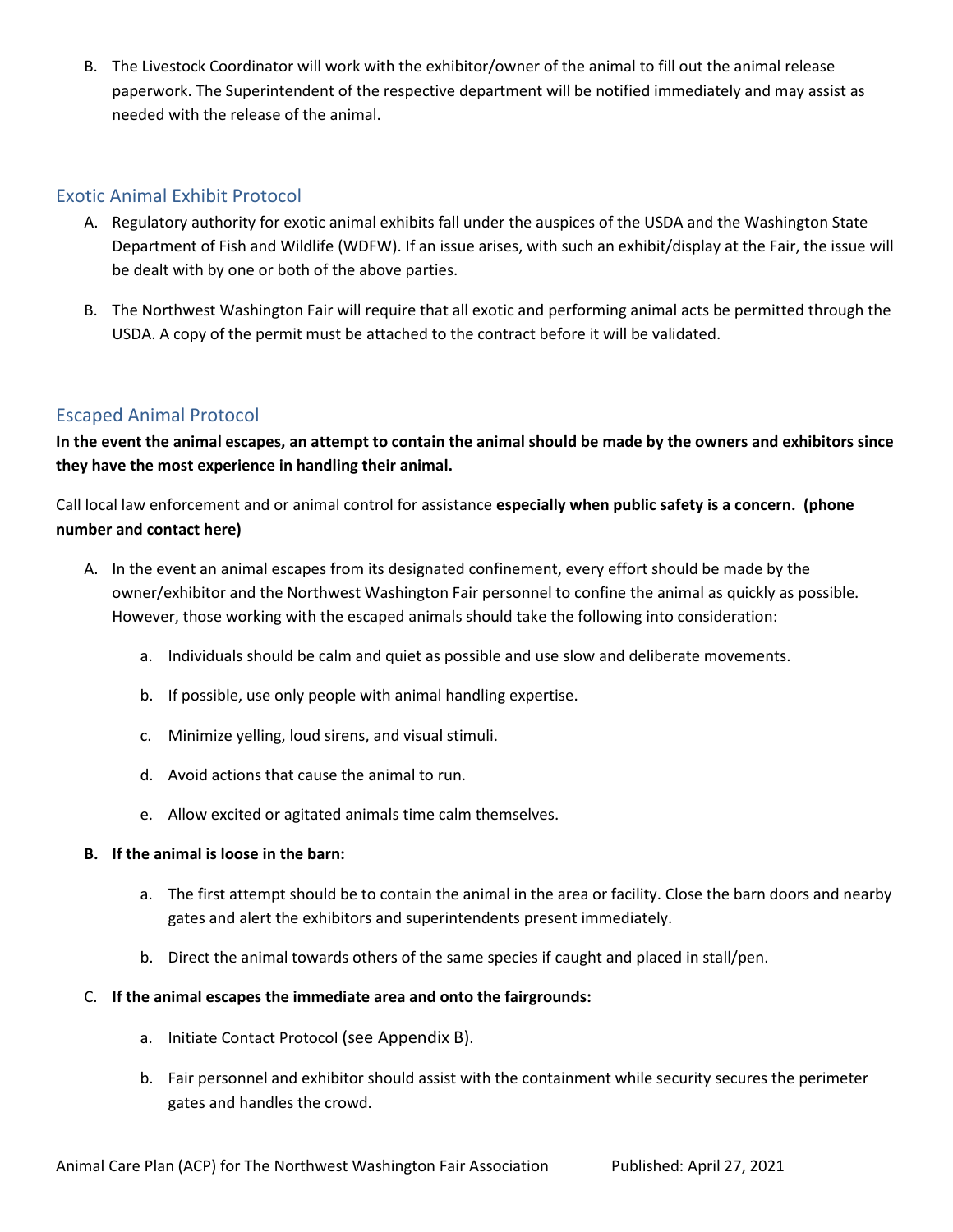- c. Fair Management or Livestock Coordinator will call Lynden Police Department to help with crowd control. Police will also help seal the area in an attempt to keep the animal away from the public and on the livestock end of the fairgrounds. If not possible, the animal should be herded to a secluded area that has fences to contain the animal.
- d. Mobilize temporary fencing to contain the animal.
- D. **If the animal escapes the Fairgrounds onto the streets and into the neighborhood:**
	- a. Initiate or further Contact Protocol (see Appendix B) and notify the needed local authorities.

#### **Use of tranquilizer guns, firearms and/or tasers is highly discouraged unless no other options are available.**

#### <span id="page-24-0"></span>Injured Animal Protocol

- A. If an animal on the Fairgrounds is injured or thought to be injured, the Contact Protocol (see Appendix B) will be initiated immediately.
- B. Do not move the animal without consultation of the official fair veterinarian.
- C. Assessment of the injured animal will be performed by the official fair veterinarian ONLY.
- D. In the event the animal is seriously or obviously injured, it will be removed from the public eye immediately. Superintendents and Livestock Coordinator should quickly organize tarps (stored in Livestock Coordinators office) to cover the pen area of the animal. Then immediately contact security to remove the public from immediate area and shut down the barn.
- E. If the animal needs emergency treatment due to injury and the exhibitor is not present or unable to be contacted, the official fair veterinarian is given authority by the Northwest Washington Fair Association to administer treatments in the best interests of the survival and comfort of the animal. If the exhibitor is contacted or present, they can give the authority to the official fair veterinarian ONLY for emergency treatment. Exhibitor will be charged for all vaccines and medical treatments.
- F. Under no circumstances will down animals be dragged and relocated. Relocation of an injured animal will be determined by the official fair veterinarian ONLY.
- G. Animal may need to be covered with a tarp or sheet material to keep out of public view while being moved. Only the back area of the barns should be used for transporting large livestock.
- H. The Northwest Washington Fair will maintain an incident report on ALL animal injuries. Report will be kept in the Livestock Coordinators office located under the grandstands.

#### <span id="page-24-1"></span>Deceased Animal Protocol

- A. If an animal on the Fairgrounds dies, the identifier will initiate Contact Protocol (see Appendix B) immediately.
- B. If an animal is injured and/or dies, it will be removed from public view immediately. Superintendents and the Livestock Coordinator should quickly organize tarps (stored in the Livestock Coordinators office located under the grandstands) to cover the pen area of the animal and then immediately contact security to assist the Livestock Coordinator in removing the public and closing the barn.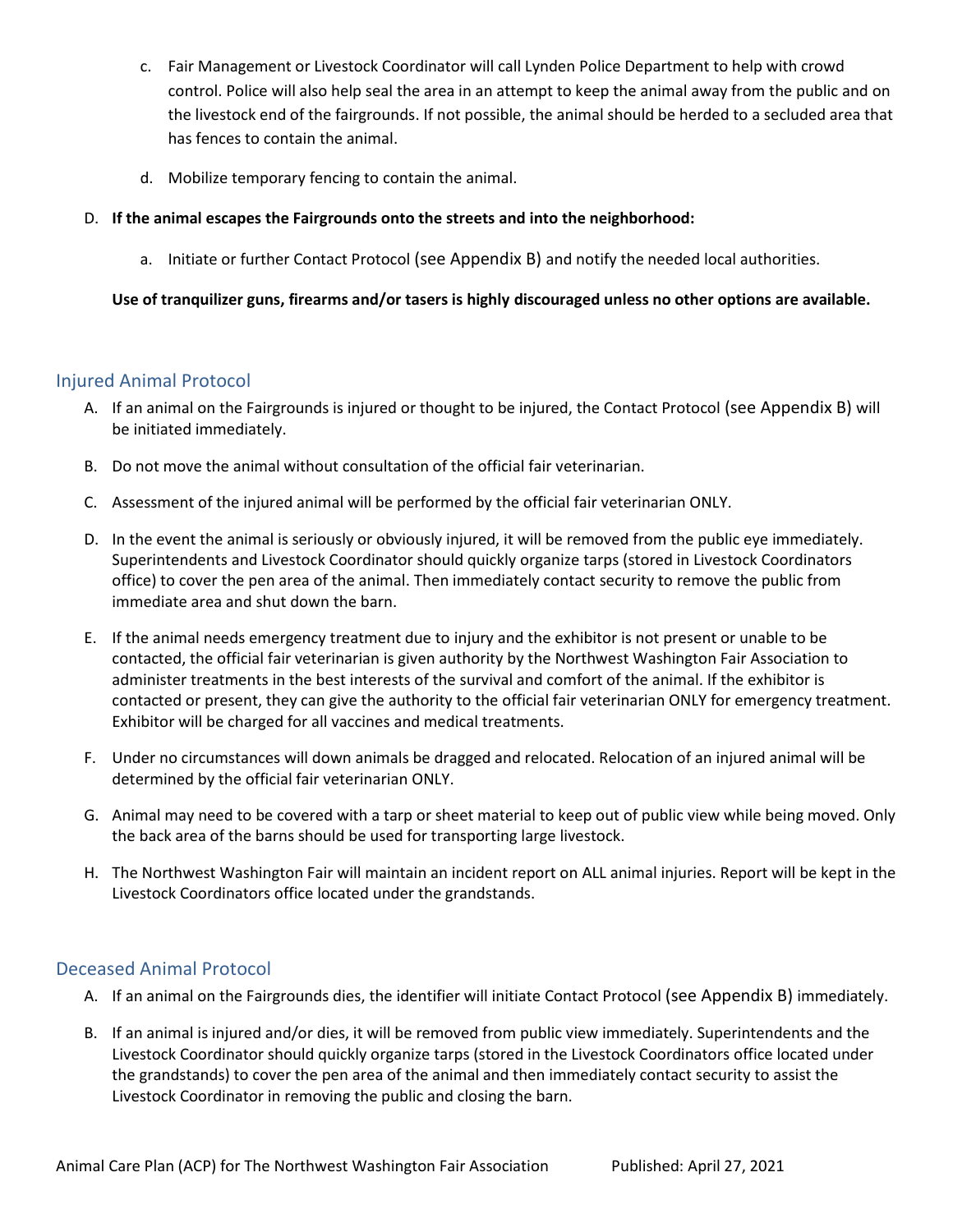- C. In the event that emergency measures are necessary before the official fair veterinarian arrives, authorized Northwest Washington Fair personnel will ensure that the animal is safely removed behind the barn as quickly as possible.
- D. Under no circumstances will down or deceased animals be dragged to be relocated. A sled or trailer will be available to move large animals behind barn if necessary. Small animals will need to be caged and walked over. The animal may need to be covered with a tarp or sheet material to keep out of the public eye while being moved. Only the back area of the barns should be used for transporting large animals.
- E. If an animal dies while on the Northwest Washington Fairgrounds the fair personnel will assist the exhibitor and coordinate necropsy and disposal. The Fair CEO will be responsible for the expense of the necropsy. This will allow Fair Management to make further animal management decisions.
- F. The official fair veterinarian(s) and Livestock Coordinator will collect pertinent animal history for potential traceback and disease prevention purpose from the animal owner or other responsible parties.
- G. Any stall/area in which deceased animal was held must be properly cleaned and disinfected with the procedures lined out in the Northwest Washington Fair Association Biosecurity Plan available from the CEO or Livestock Coordinators office.
- H. The official fair veterinarian shall complete an incident report and turn in the necessary reports with real timing time to the Washington State Veterinarian (see Appendix A for contact information) after evaluating cause of death. The Northwest Washington Fair is to maintain an incident report on all animal deaths.

#### <span id="page-25-0"></span>Animal Disposal Procedure

A. If the official fair veterinarian determines the animals cause of death is not due to a reportable disease, Fair Staff will contact the Tri- County Dead Stock for disposable. The rendering service charge is billed to the owner/exhibitor of the animal.

#### **Contact for Animal Disposal:**

Tri-County Dead Stock Inc.

Phone: (360) 815-4219

Email: [Tricountydsinc@gmail.com](mailto:Tricountydsinc@gmail.com)

B. If the animal dies from a cause of a reportable disease, then the official fair veterinarian must take instruction from the Washington State Veterinarian on how to properly dispose of the animal. The Fair will follow this instruction.

#### <span id="page-25-1"></span>Human Injury Protocol

- A. Risks, conditions, and dangers are inherent in animal activities/barn activities, regardless of all feasible safety measures which can be taken. The inherent risks include, but are not limited to any of the following:
	- a. The propensity of an animal to behave in ways that may result in injury, harm, death, or loss of persons on or around animals.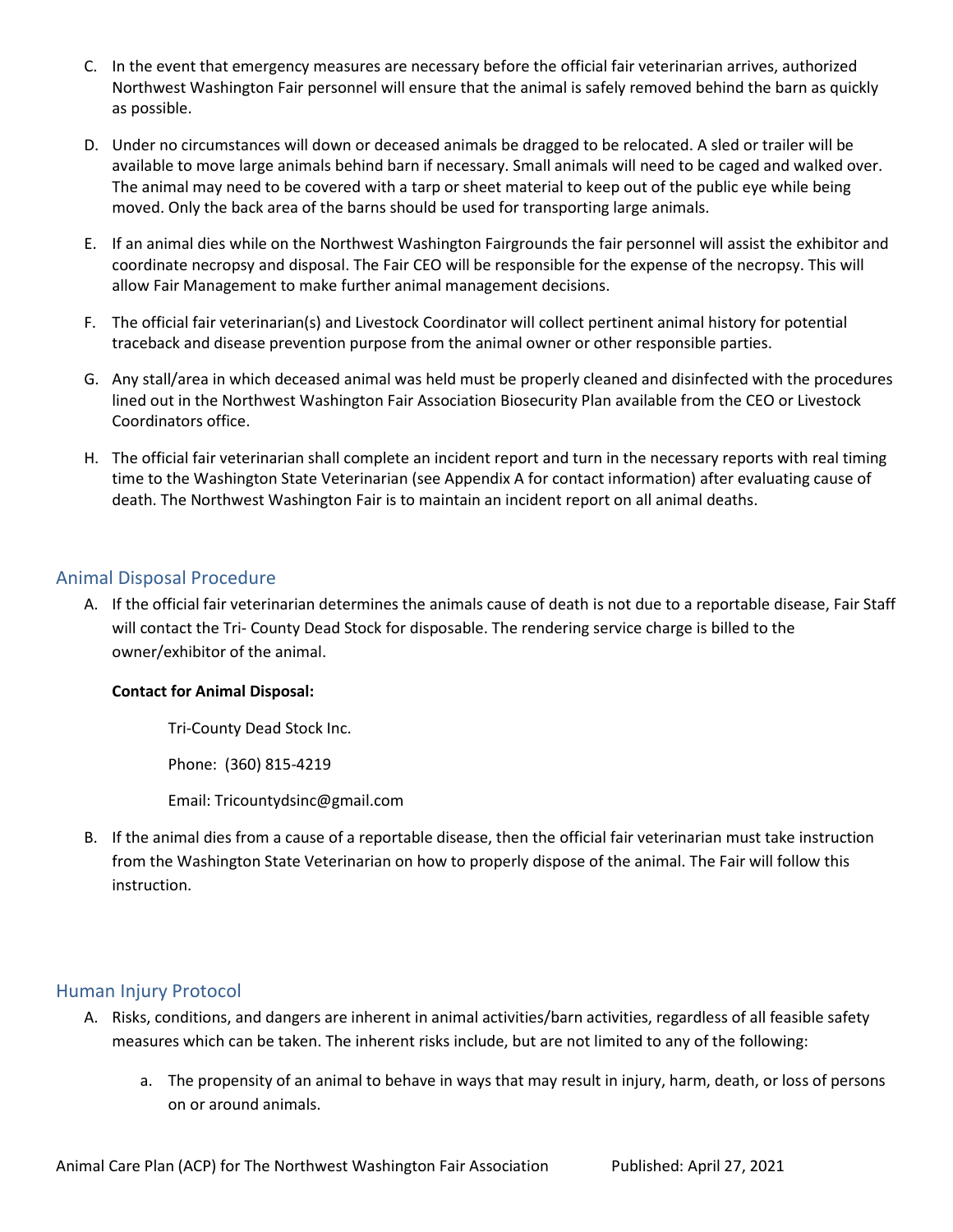- b. The unpredictability of an animal's reactions to sounds, sudden movement, unfamiliar objects, persons, or other animals.
- B. The Northwest Washington Fair is not liable for the death or injury of fair attendee resulting from the inherent risks associated with livestock activities.
- C. If human is injured during an event involving an animal during the fair, **call 911 first** and then initiate the Contact Protocol (see Appendix B).
- D. If the injury is caused by an animal bite the injury must be reported the Whatcom County Health Department.
- E. Injury reports should be completed immediately or as soon as possible. Turn in all reports to the Livestock Coordinator for appropriate filing.
- F. The Northwest Washington Fair adheres to a zero-tolerance policy for animal accidents that are not caused by inappropriate human action. Any animal involved in an accident that results in human injury will be first examined by the official fair veterinarian who will determine its disposition, and then it will be expeditiously removed from the fairgrounds.

#### <span id="page-26-0"></span>Animal Evacuation Protocol

- A. If an all-hazards emergency (i.e. fire, flood, chemical spill, earthquake) is declared, and an evacuation of the Livestock Barns is necessary, The Northwest Washington Fair staff in conjunction with Fair Security, The Lynden Police Department, and the Whatcom County Sheriff's Department, will take appropriate steps while following the Contact Protocol (see Appendix B).
- B. During an all-hazards emergency the Fair CEO and COO will follow recommendations provided by Fair Security, Whatcom County Emergency Management, Fair Management and Lynden Police Department on animal evacuation. If the decision is made by the Northwest Washington Fair CEO or COO to evacuate because of an emergency, Lynden Police will make command of the evacuation in the Barn area.
- C. If an immediate mass evacuation of animals is necessary, the following procedures should be taken into consideration:
	- a. Move animals to another suitable structure if available.
	- b. Set up temporary holding pens with mobile fences in a parking lot or use the arena.
	- c. Livestock Coordinator and Superintendents to contact and organize exhibitors for trailering and removing the animals off the grounds.
	- d. As a last resort, large animals are to be turned loose and herded towards the arena or open field area. If possible, small animals should remain in small cages and carried out. Livestock Coordinator will make Radio contact will be made with Fair Security to close ALL fairground gates, so animals may not escape the fairgrounds.
	- e. Fair staff and exhibitors already present in location of evacuation are responsible to help evaluate animals as quickly and safely as possible following the above considerations.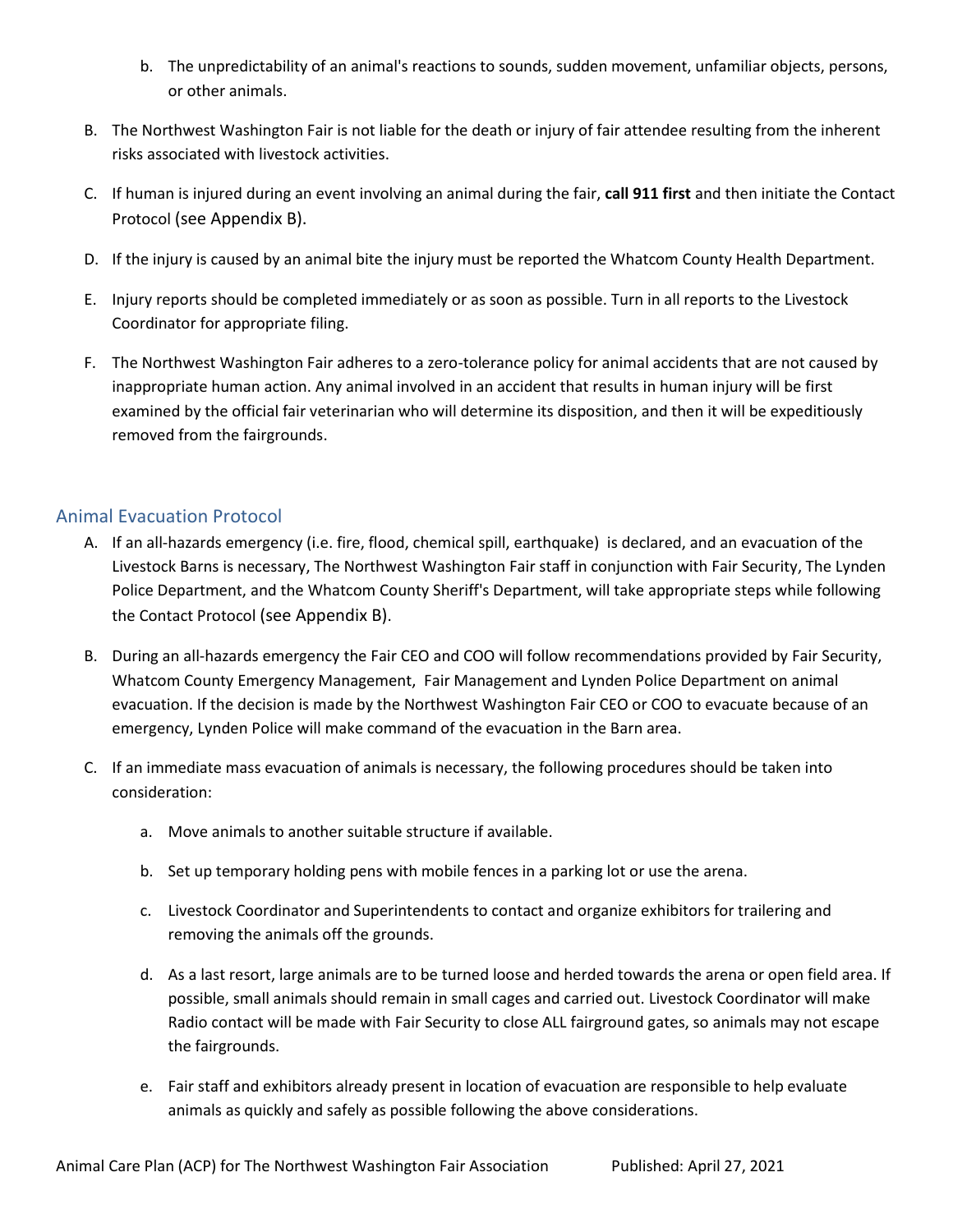f. If exhibitors are not already present in the location at time of evacuation, Fairy Security and Lynden Police may not allow them to enter the unsafe area.

#### <span id="page-27-0"></span>Animal Activist & Rights Issues Protocol

#### <span id="page-27-1"></span>Policy for all fair personnel:

All inquiries from the public, news media, or representatives of animal interest groups regarding the care of animals should be referred to The Livestock Coordinator or The CEO or The COO.

#### <span id="page-27-2"></span>Policy for exhibitors:

At all times exhibitor shall be aware of suspicious activity such as, out of the ordinary photographing of animal or exhibitors, and questioning of a suspicious nature.

In the event of potential animal activist activities the following actions should be taken:

- A. Exhibitor contact department superintendent or other dept. official.
- A. Exhibitor and attendants remain calm and conduct business as usual. Remember that the activist's goal is to draw attention and cause a disruption. Fair and its users are protected under Public Law 102-346 passed August 26, 1992 by U.S. 102nd Congress. Refer to Animal Enterprises Protection Act of 1992 - Section 43.
- B. *UNDER NO CIRCUMSTANCES SHOULD EXHIBITOR SUBMIT TO INTERACTION WITH THE ACTIVIST.* Your cooperation is appreciated!

#### <span id="page-27-3"></span>Exhibitor & Superintendent Procedure:

Since the Fair is a private entity and we charge admission to the Northwest Washington Fair event, it is not required to have a designated "Area of Free Speech" on the fairgrounds during the 10 days of fair. However, free speech is welcome on the perimeter of the fairgrounds on public sidewalks as long as driveways, gates, and roads are not blocked.

If disruptive activity on grounds should occur:

- A. The Livestock Coordinator and Fair Security should be notified.
- B. Security or the Livestock Coordinator will notify Fair CEO.
- C. Security and/or Lynden Police should keep the situation under observation and control.
- D. If it is determined that they are disrupting the Fair program by distributing literature on the grounds, harassing fair-goers or exhibitors, or picketing, we legally have the right to have them removed from the grounds. This should be done by Lynden Police.
- E. Lynden Police may issue a criminal trespass warning while Lynden Police is present that lasts through the duration of the fair.
- F. All media questions concerning the event should be directed to the Fair CEO. No one else is authorized to address the situation.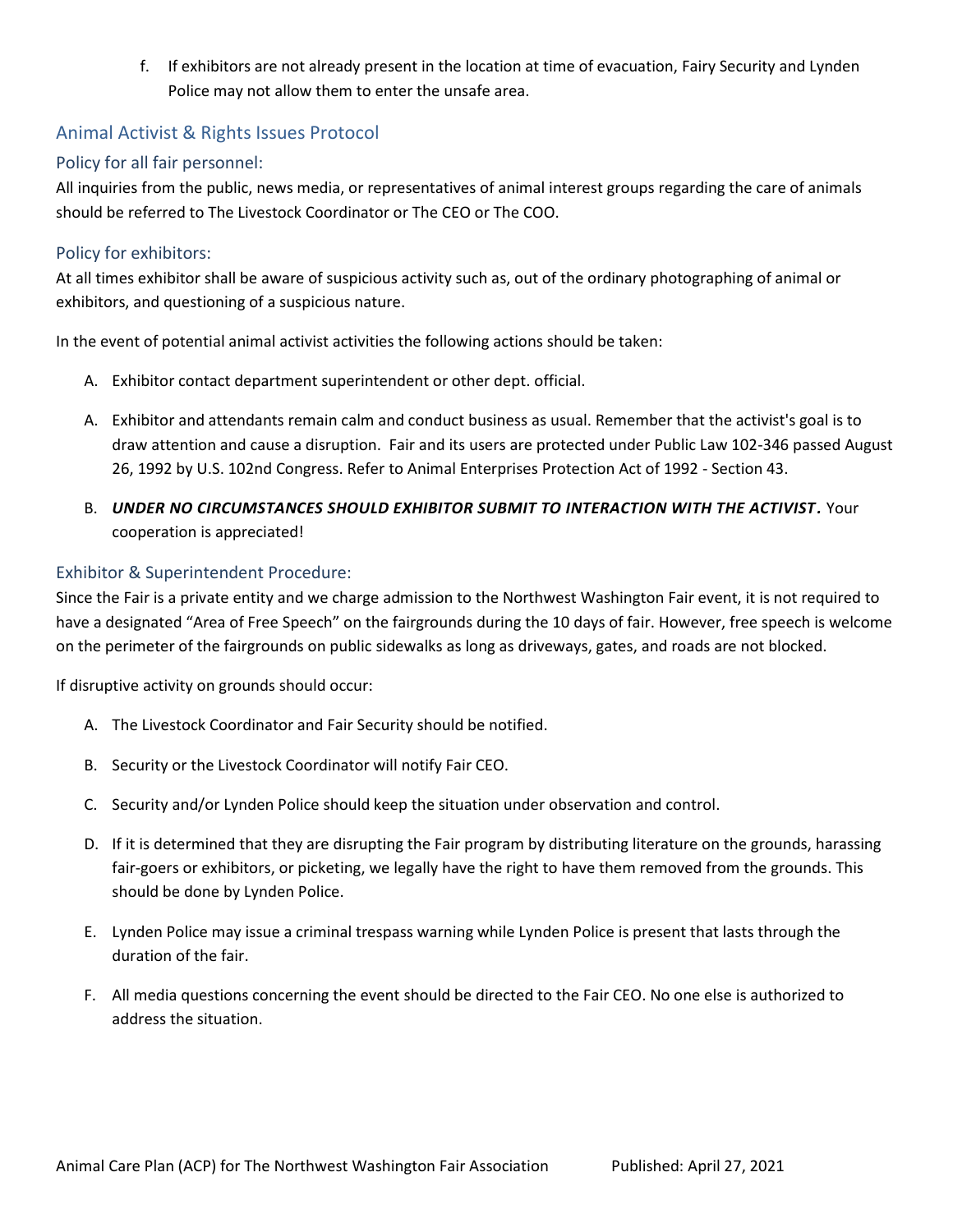## <span id="page-28-0"></span>ANIMAL RECEIVING & RELEASING

#### <span id="page-28-1"></span>Check-In Procedure:

- A. Exhibitors will enter using only Gate 8 for Light Horse and Gate 5 for all other livestock.
- B. Veterinary inspection will take place upon animals arriving on the Fairgrounds. All animals will be examined by the official fair veterinarian. The exhibitor may have a pre-health screening or certificate of veterinary inspection (CVI) done prior to fair but must be signed by the official fair veterinarian.
- C. Please have all appropriate documents prepared and available for the official fair veterinarian upon inspection time. The required documents are to be found in the Northwest Washington Fair Exhibitors book or in the WSDA Livestock requirements and recommendations at the beginning of this manual.
- D. Animals must be in place by designated dates and times of their respective show dates. Once animals are in place, all livestock exhibitors must attend Livestock Meeting at the designated time and place for their respective show dates.

#### <span id="page-28-2"></span>Changeover & Release Procedure:

#### <span id="page-28-3"></span>Early Release Procedure:

A. For biosecurity and animal traceability reasons, it is very important that the appropriate paperwork is filed when releasing an animal early for health issues or any other reason. The designated release form must be filled out by Livestock Coordinator and/or official fair veterinarian. The form will be turned in and filed with the Livestock Coordinator. No animals are released out any gate without release form.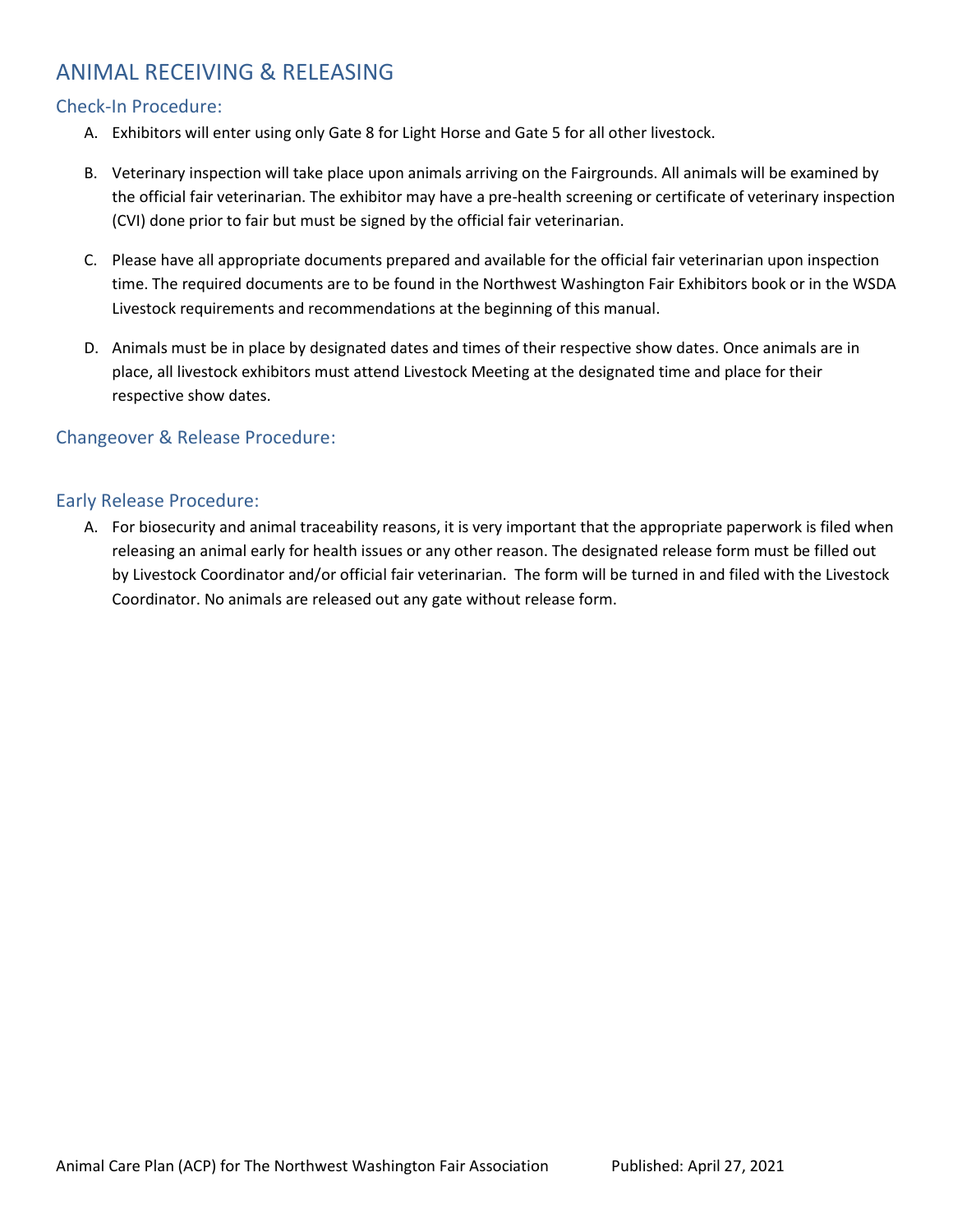

<span id="page-29-0"></span>

| <b>ANIMAL CARE POLICY - VIOLATION FORM</b>                        |                                  |                                   |  |
|-------------------------------------------------------------------|----------------------------------|-----------------------------------|--|
| <b>Date of Incident:</b>                                          | Time:                            | <b>Location of Incident:</b>      |  |
| <b>Exhibitor Name:</b>                                            |                                  |                                   |  |
| <b>Exhibitor Number:</b>                                          |                                  |                                   |  |
| <b>Animal Owner or Exhibitor Name (If different)</b>              |                                  |                                   |  |
| <b>Contact Phone Number:</b>                                      |                                  |                                   |  |
| <b>Description of Violation or Incident:</b>                      |                                  |                                   |  |
|                                                                   |                                  |                                   |  |
|                                                                   |                                  |                                   |  |
|                                                                   |                                  |                                   |  |
|                                                                   |                                  |                                   |  |
|                                                                   |                                  |                                   |  |
|                                                                   |                                  |                                   |  |
| <b>Action taken:</b>                                              |                                  |                                   |  |
|                                                                   |                                  |                                   |  |
|                                                                   |                                  |                                   |  |
|                                                                   |                                  |                                   |  |
|                                                                   |                                  |                                   |  |
|                                                                   |                                  |                                   |  |
|                                                                   |                                  |                                   |  |
| <b>Witness Name (Printed)</b>                                     |                                  | Witness Signature                 |  |
|                                                                   |                                  |                                   |  |
| Х_                                                                |                                  |                                   |  |
| Superintendent Signature                                          |                                  |                                   |  |
| X.                                                                |                                  |                                   |  |
| Livestock Coordinator / Competitive Exhibits Supervisor Signature |                                  |                                   |  |
|                                                                   |                                  |                                   |  |
| $\Box$<br><b>Warning Issued</b>                                   | $\Box$<br><b>Premiums Pulled</b> | $\Box$<br><b>Animal Dismissed</b> |  |
| White Copy ( Livestock Coordinator)<br>Yellow Copy (Exhibitor)    | <b>Additional Comments:</b>      |                                   |  |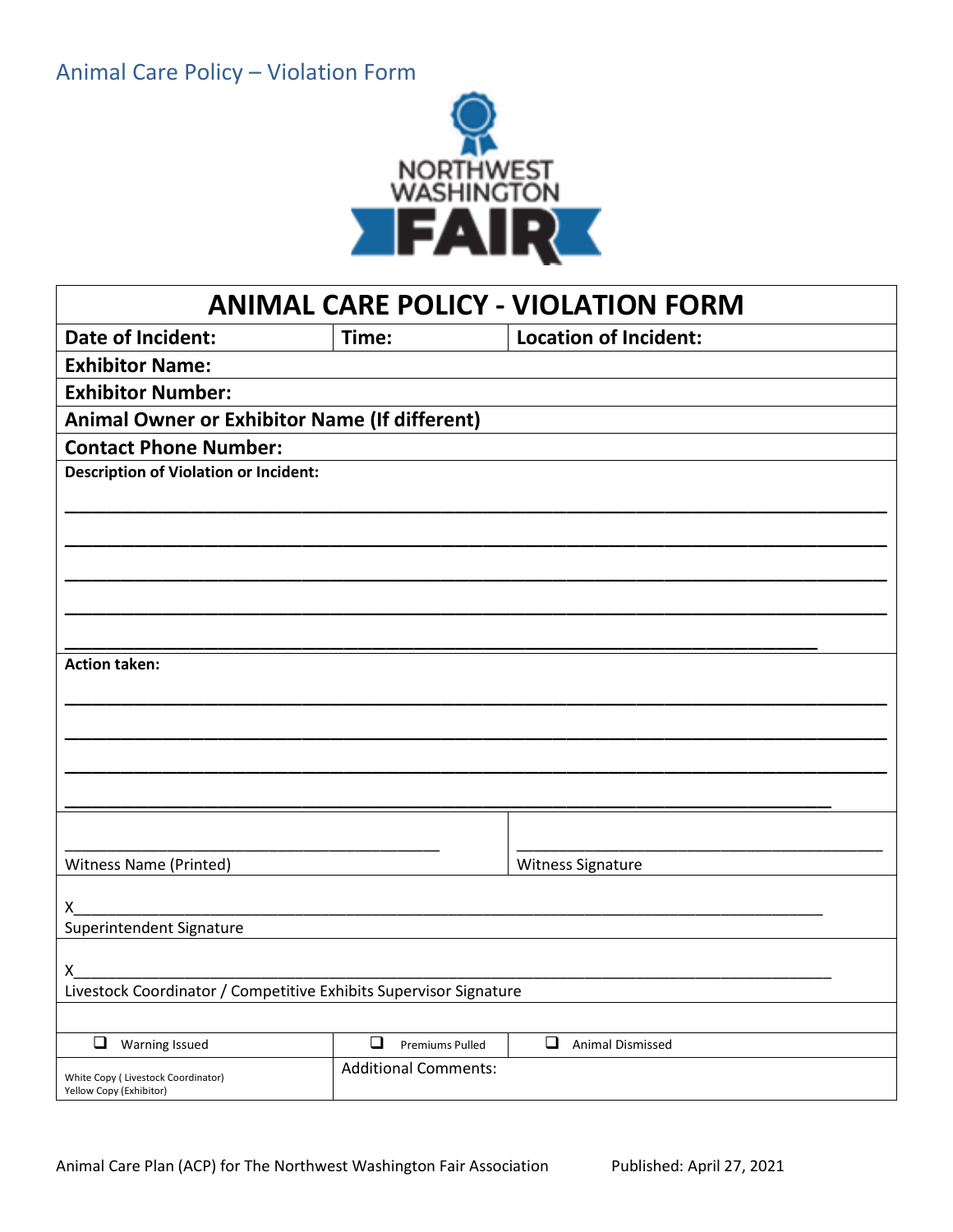## <span id="page-30-0"></span>Early Animal Haul Out Form



# EARLY ANIMAL HAUL OUT

# **Must be shown to Gate staff prior to vehicle entry and exit with animal.**

| Exhibitor:               |                   |  |
|--------------------------|-------------------|--|
| Contact Phone:           |                   |  |
| Animal Type:             |                   |  |
| Reason for haul out:     |                   |  |
| Date of haul out:        | Time of haul out: |  |
| State Vet notice needed? |                   |  |

| <b>OFFICAL USE ONLY</b>                                                 |                                        |  |
|-------------------------------------------------------------------------|----------------------------------------|--|
| <b>EXIT OUT</b>                                                         | 1 signature is required for gate.      |  |
| Gate 7                                                                  |                                        |  |
| Gate 5                                                                  |                                        |  |
|                                                                         | Veterinarian Signature                 |  |
| <b>PREMIUM STILL AWARDED</b>                                            |                                        |  |
| <b>YES</b>                                                              | or                                     |  |
| NO                                                                      |                                        |  |
| <b>PARTIAL</b>                                                          |                                        |  |
|                                                                         |                                        |  |
|                                                                         | <b>Competitive Exhibits Supervisor</b> |  |
|                                                                         |                                        |  |
| PLEASE RETURN FORM TO THE LIVESTOCK COORDINATOR                         |                                        |  |
| <b>COMPEITIVE EXHIBITS SUPERVISOR</b>                                   |                                        |  |
| If form is not properly filled out security may not release the animal. |                                        |  |

White Copy- Livestock Coordinator Yellow Copy- Vet Pink Copy- Exhibitor/Owner to give to security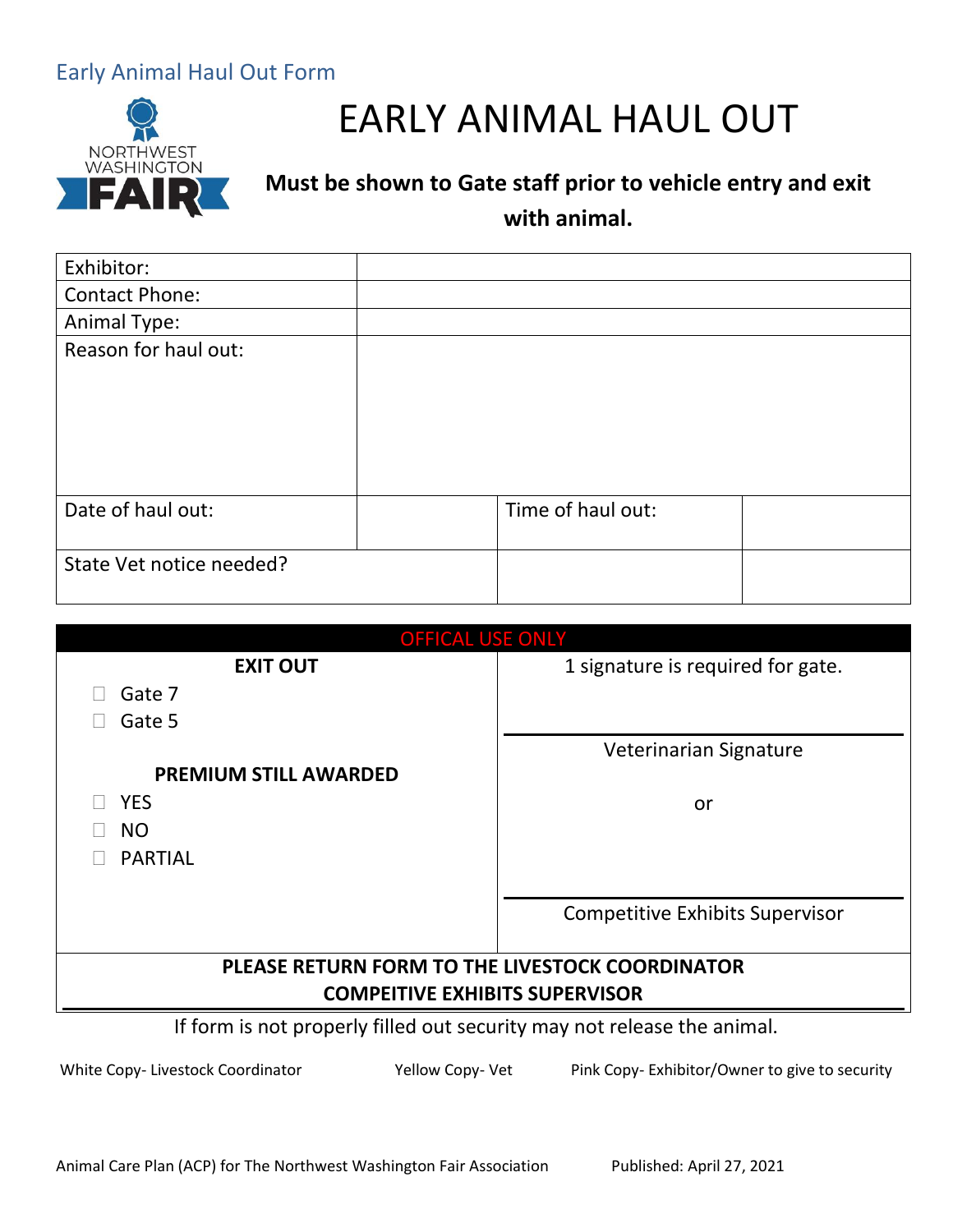# <span id="page-31-0"></span>**APPENDIX A:**

## Contact List

| <b>Chris Pickering</b> | 360-318-5086             |
|------------------------|--------------------------|
|                        | chris@nwwafair.com       |
| Dean Lenssen           | 360-815-4395             |
|                        | dean@nwwafair.com        |
| Amanda Stidham         | 360-296-5543             |
|                        | amanda@nwwafair.com      |
|                        |                          |
| Dr. David Sauter       | 360-815-5067             |
|                        | dsauter@kulshanvet.com   |
|                        |                          |
| Dr. Kevin Erickson     | 360-739-9984             |
|                        | kerickson@kulshanvet.com |
|                        |                          |
|                        |                          |
|                        |                          |
|                        |                          |
|                        |                          |
|                        |                          |
|                        |                          |
|                        |                          |
|                        |                          |